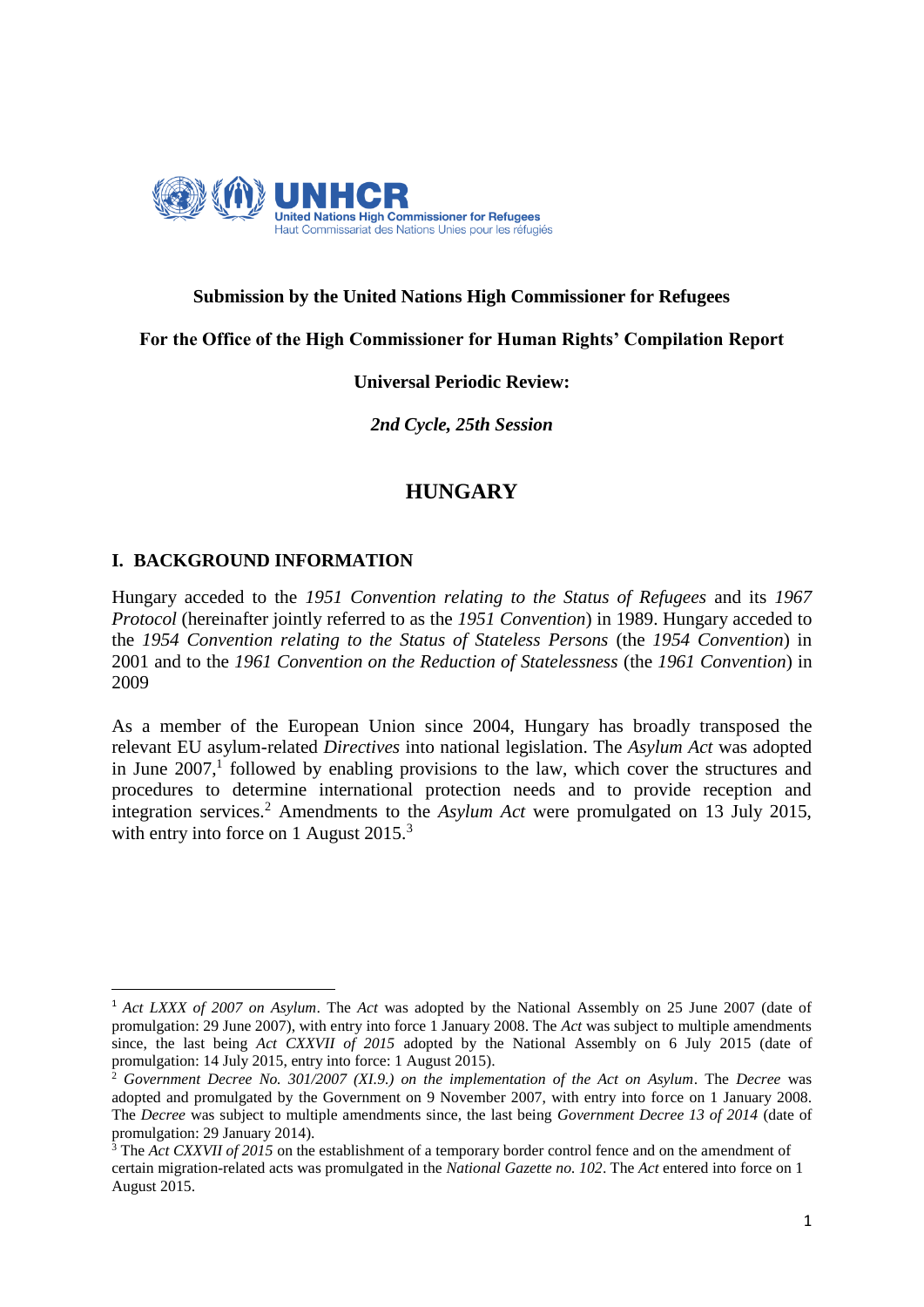|      |                               | <b>International protection provided by Hungary</b> |                                 |                          |
|------|-------------------------------|-----------------------------------------------------|---------------------------------|--------------------------|
| Year | <b>Asylum</b><br>applications | <b>Refugee</b><br>status                            | <b>Subsidiary</b><br>protection | <b>Tolerated</b><br>stay |
| 2012 | 2,157                         | 68                                                  | 240                             | 4 <sup>7</sup>           |
| 2013 | 18,900                        | 173                                                 | 183                             |                          |
| 2014 | 42,777                        | 260                                                 | 252                             | 27                       |
| 2015 | 172,017 <sup>4</sup>          | 875                                                 | 1776                            | $3^7$                    |

The number of asylum applications in Hungary has grown exponentially over recent years:

Notwithstanding the pressure placed on the asylum system due to increased new arrivals and asylum applications, it should be noted that of the total number of asylum applications lodged, approximately 66 per cent were discontinued in 2013 and 57 per cent in 2014, due to the applicants' explicit withdrawal or implicit abandonment of the application (because of irregular onward movement in the European Union). 15,685 asylum applications were pending and 2,700 beneficiaries of international protection were recorded in the civil population register as of the end of 2014. 137 stateless persons have been recognized by the authorities since July 2007.

In April 2012, UNHCR expressed serious concerns<sup>8</sup> about certain aspects of the relevant national laws and the protection situation in Hungary. UNHCR remains concerned that arbitrariness continues to be a main feature of Hungary's detention policy, because of deficiencies in the law and the wide latitude of interpretation of the law. In addition, since February 2015, the Government has carried out a strong anti-refugee campaign through the so called National Consultation, the poster campaign and by closing its borders with Serbia (for more details see Section III, Issue 2).

# **II. ACHIEVEMENTS AND POSITIVE DEVELOPMENTS**

# **Positive developments linked to 1st cycle UPR recommendations**

**Linked to 1st cycle UPR recommendations no. 94.1:** "Continue the process of ratifying OP-CAT (Czech Republic);" **no. 94.2:** "Consider ratifying OP-CAT (Brazil); **no. 94.3:**  "Ratify OP-CAT (Afghanistan);" **and no. 94.4:** "Proceed with the ratification of the Optional Protocol to the Convention against Torture and Other Cruel, Inhuman or Degrading Treatment or Punishment without delay (Denmark)."<sup>9</sup>

**.** 

<sup>4</sup> 1 January – 17 September 2015; inclusive of 603 unaccompanied/separated child asylum-seekers registered in 2014 and 8,600 in January – 14 September 2015. Most applicants are from Syria (63,807) Afghanistan (44,619), Kosovo (23,619), and Iraq (8,408).

<sup>5</sup> January – June 2015.

<sup>6</sup> January – June 2015.

 $7$  January – June 2015.

<sup>8</sup> UNHCR, "Hungary as a country of asylum - Observations on the situation of asylum-seekers and refugees in Hungary," 24 April 2012, available at: http://www.unhcr.org/refworld/docid/4f9167db2.html.

<sup>&</sup>lt;sup>9</sup> "Report of the Working Group on the Universal Periodic Review: Hungary," A/HRC/18/17, 11 July 2011, available at: [http://www.ohchr.org/EN/HRBodies/UPR/PAGES/HUSession11.aspx.](http://www.ohchr.org/EN/HRBodies/UPR/PAGES/HUSession11.aspx)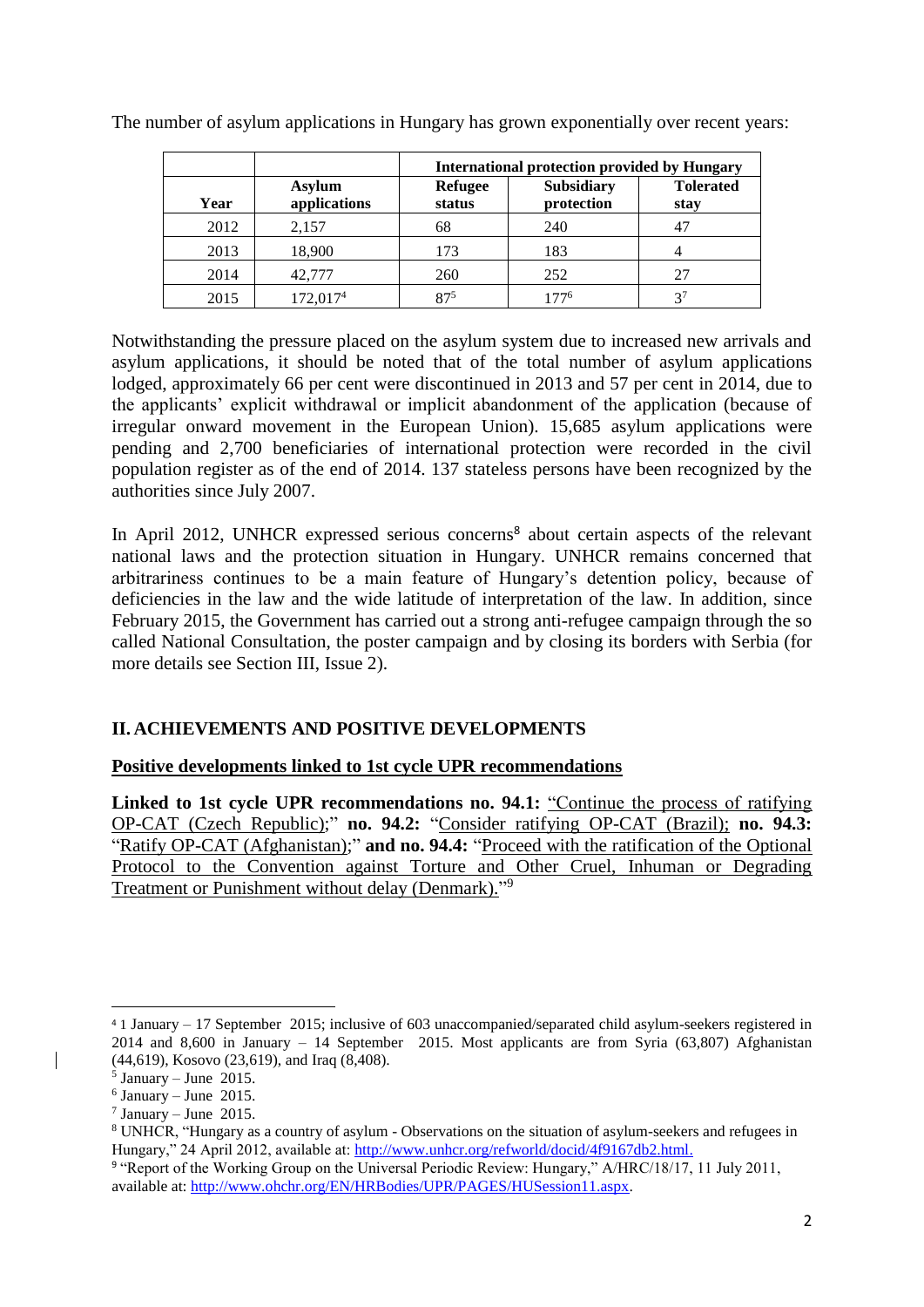Hungary acceded to the *Optional Protocol to the Convention Against Torture and other Cruel, Inhuman or Degrading Treatment or Punishment* in January 2012.<sup>10</sup> Subsequently, the Parliamentary Commissioner for Fundamental Rights<sup>11</sup> assumed its new functions as the independent National Preventive Mechanism as of January 2015. Since then, with a team of nine, it has conducted systematic unannounced visits to facilities of interest (including the asylum detention centre in Debrecen.)<sup>12</sup>

# **Additional achievements and positive developments**

Hungary acceded to the *1954 Convention relating to the Status of Stateless Persons* in 2001 and statelessness status determination has been carried out by the Office of Immigration and Nationality (OIN) since July 2007. 224 applications have been registered so far and 137 persons have been recognized as stateless. <sup>13</sup> An in-house quality assurance mechanism for status determination is in place and regular joint reviews of interview records and decisions have been conducted. Furthermore, Annual Professional Days for status determination officers have been held in cooperation with UNHCR. The Hungarian Government is actively pushing statelessness forward on the international agenda by promoting accession to the *1954 Convention* and to the *1961 Convention* through bilateral contacts, receiving country delegations for study visits and sending senior Government officials abroad as resource persons to share lessons learnt. The Government withdrew reservations to Articles 23 and 24 of the *1954 Convention* in 2012. 14

The Constitutional Court of Hungary recently addressed one of the major shortcomings of the Hungarian statelessness status determination procedure, which was that only lawfully staying persons could apply for stateless status in Hungary. This made it impossible for unlawfully staying applicants to get their cases examined on the merits. The Court declared<sup>15</sup> that the wording of Section 76 (1) of *Act II of 2007* on the entry and stay of third country citizens is not in compliance with Article 1 of the *1954 Convention* (as it excludes applicants staying unlawfully in Hungary) and annulled the said provision as of 30 September 2015.

# **III. KEY PROTECTION ISSUES, CHALLENGES AND RECOMMENDATIONS**

# **Challenges linked to outstanding 1st cycle UPR recommendations**

### **Issue 1: Reception conditions for unaccompanied and/or separated children**

**Linked to 1st cycle UPR recommendations no. 94.112:** "Improve the living conditions of asylum-seekers (Islamic Republic of Iran);" **and no. 94.113:** "Step up efforts directed

**<sup>.</sup>** <sup>10</sup> *Act CXLIII of 2011* (adopted by the Parliament: 24 October 2011, promulgation in the official gazette: 3 November 2011).

<sup>11</sup> *Act CXI of 2011*[, www.ajbh.hu.](http://www.ajbh.hu/)

<sup>&</sup>lt;sup>12</sup> Report available at:

[http://www.ajbh.hu/documents/14315/1887891/Report+on+monitoring+the+Debrecen+Guarded+Refugee+Rec](http://www.ajbh.hu/documents/14315/1887891/Report+on+monitoring+the+Debrecen+Guarded+Refugee+Reception+Centre++366_2015.pdf/4a45943e-f0f6-42d6-acc5-21d050e81f2f) [eption+Centre++366\\_2015.pdf/4a45943e-f0f6-42d6-acc5-21d050e81f2f.](http://www.ajbh.hu/documents/14315/1887891/Report+on+monitoring+the+Debrecen+Guarded+Refugee+Reception+Centre++366_2015.pdf/4a45943e-f0f6-42d6-acc5-21d050e81f2f)

 $13$  Statistical information covering July 2007 – June 2015, provided by the Office of Immigration and Nationality.

<sup>14</sup> By *Act LIII of 2012* as of July 3, 2012: http://treaties.un.org/doc/Publication/CN/2012/CN.350.2012-Eng.pdf.

<sup>&</sup>lt;sup>15</sup> Resolution No. 6/2015 (II.25.) of the Constitutional Court in case III/1664/2014, promulgated in the Official Gazette no.22 of 25 February 2015.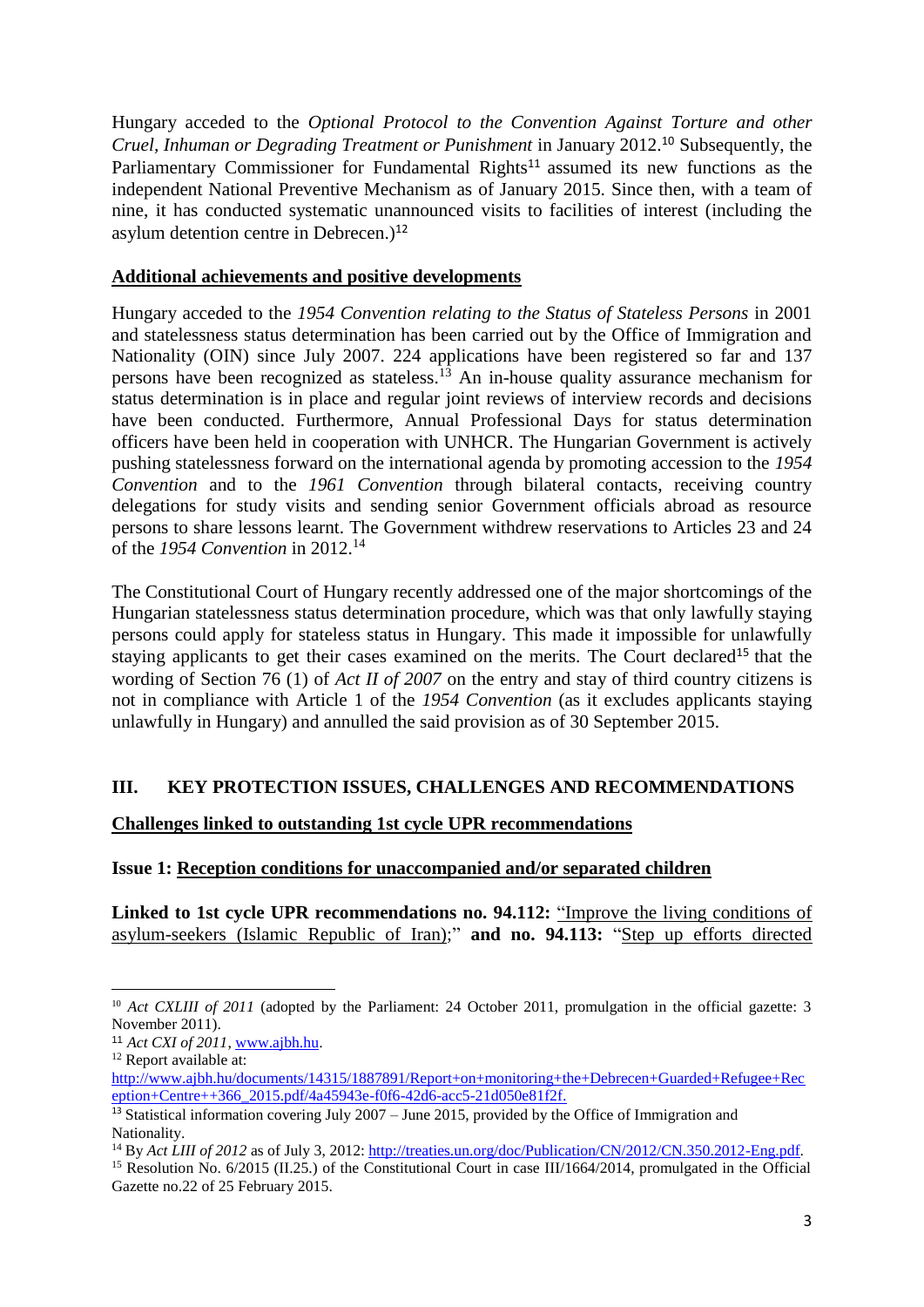towards the improvement of conditions and treatment of asylum-seekers and refugees (Belarus)."<sup>16</sup>

Due to the increase in asylum applications by unaccompanied and separated children (UASC) <sup>17</sup> the facility that accommodates these children in Fót is extremely overcrowded**.** With a capacity of 34, it now hosts from 180 to 300 children at a time. The main preoccupation of the management is to provide basic services, such as shelter and meals. No capacity or resources are left to provide psycho-social counselling and services such as organized community activities or access to the Internet. The enrolment of asylum-seeking UASC in school may take several months. In addition, due to the high fluctuation and turnover caused by secondary movement and increasing arrivals, schools are reluctant to accept such children. While UASC should benefit from legal counselling, unhindered access is not ensured for a number of technical reasons, including the requirement that lawyers<sup>18</sup> can contact the children only with the consent of a child protection guardian. As the appointment of a guardian takes several months, legal representation during this crucial period is not ensured. Protection monitoring missions have revealed that children may not directly approach the legal advisor as the management of the facility prevents direct contacts with the children. Instead, it is the head of the facility who refers children's complaints to the lawyers.

### **Recommendations:**

UNHCR recommends that the Government of Hungary:

- a. Ensure sufficient resources to meet the special reception needs of UASC;
- b. Provide access to appropriate, state-funded and sufficient psychological counselling;
- c. Ensure that children involved in asylum procedures are provided with legal representation, in addition to the appointment of a guardian, in line with paragraph 36 of the Committee on the Rights of the Child's *General Comment No. 6 (2005);* <sup>19</sup> and
- d. Ensure full access to and meaningful participation of all refugee and asylum-seeking children in the education system in Hungary by providing appropriate programmes suited to their specific needs, education level and language knowledge.

# **Issue 2: Xenophobia**

**.** 

**Linked to 1st cycle UPR recommendation no. 94.31:** "Establish and implement a comprehensive integration strategy for an early-stage integration of migrants, refugees and asylum-seekers (Poland)."

The Hungarian Government adopted an official policy on migration in 2013<sup>20</sup> and prioritized integration as one of its pillars.<sup>21</sup> The Government *Strategy* highlights that Hungarian society

<sup>16</sup>"Report of the Working Group on the Universal Periodic Review: Hungary," A/HRC/18/17, 11 July 2011, available at: [http://www.ohchr.org/EN/HRBodies/UPR/PAGES/HUSession11.aspx.](http://www.ohchr.org/EN/HRBodies/UPR/PAGES/HUSession11.aspx)

<sup>&</sup>lt;sup>17</sup> In the period of January – April 2015, 690 asylum-seeking UASC were registered (compared to a total of 603 in 2014).

<sup>&</sup>lt;sup>18</sup> Such as the Hungarian Helsinki Committee which provides free legal assistance to asylum-seekers and refugees.

<sup>19</sup> UN Committee on the Rights of the Child (CRC), *General Comment No. 6 (2005) on the treatment of unaccompanied and separated minors outside of their country of origin*, 01 September 2005, CRC/GC/2005/6, para. 36, available at [http://www2.ohchr.org/english/bodies/crc/docs/GC6.pdf.](http://www2.ohchr.org/english/bodies/crc/docs/GC6.pdf) "In cases where children are involved in asylum procedures or administrative or judicial proceedings, they should, in addition to the appointment of a guardian, be provided with legal representation."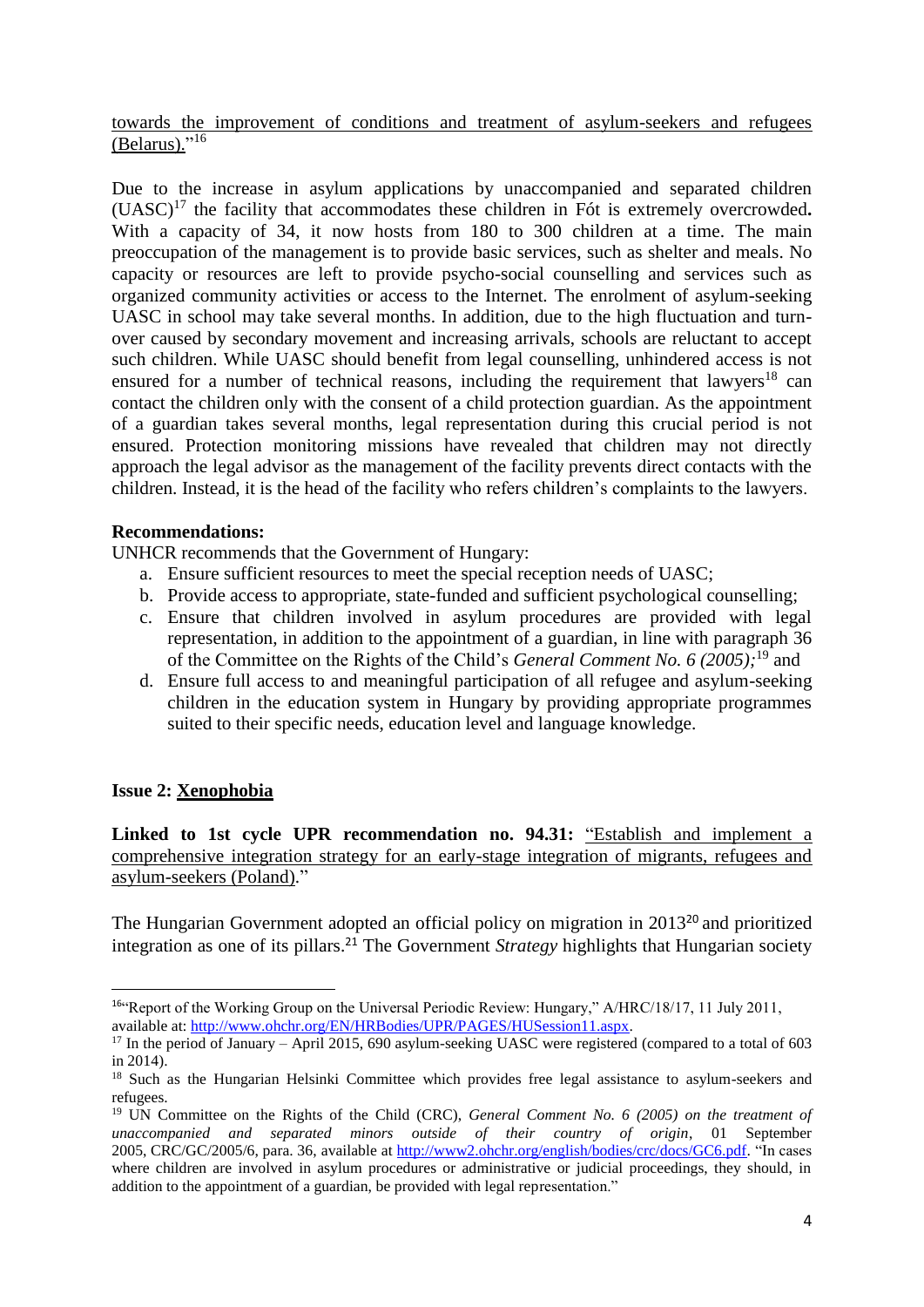is negative and suspicious rather than being receptive or tolerant in terms of attitudes towards migrants in Hungary. It also points out that the Government's public relations work is reactive and there is a need for more pro-active media and information campaigns in order to address negative social stereotypes. However, the policy document fails to describe the extent of xenophobic movements and does not elaborate on a Government communication strategy aimed at generating community understanding, awareness and acceptance of migrants, asylum-seekers and refugees.<sup>22</sup>

Despite the *Resolution* and the *Strategy* in force, the Government launched a 'National Consultation on Immigration and Terrorism' on 24 April 2015 as a reaction to the increased arrivals of irregular migrants and asylum-seekers.<sup>23</sup> Twelve leading questions were mailed to citizens over 18 years old (altogether eight million people) in a process that has fuelled xenophobia and hatred<sup>24</sup> through linking immigration and refugees with terrorism (see title). The consultation triggered widespread criticism from civil society,  $NGOs<sup>25</sup>$  academia<sup>26</sup> and the international community.<sup>27</sup> UNHCR also spoke out against the growing expression of xenophobia in Hungary<sup>28</sup> and raised concerns over efforts by the Hungarian Government to vilify refugees as a threat to the country. It called on Hungary, as a party to the *1951 Convention*, to respect international law. Nevertheless, in June 2015, the Government continued its offensive against foreigners using a billboard campaign with xenophobic messages. 29

As a result, xenophobia in Hungary is higher than ever before**.** The social distance towards migrants has increased, as currently 46 per cent of the adult population is 'openly xenophobic' (compared to 39 per cent in 2014 and 36 per cent in 2013) and would not allow any refugees in the country. 45 per cent of the population is 'implicitly xenophobic' (compared to 51 per cent in 2014 and 53 per cent in 2013) and would allow some refugees,

**.** 

<sup>20</sup> *Government Resolution no. 1698/2016.(X.4.)* on the Migration Strategy and the Planning Document in support of the Asylum and Migration Fund 2014-2020.

<sup>&</sup>lt;sup>21</sup> *Government Resolution 1698 of 2013*. (X. 4.) on the Migration Strategy and the seven year strategy in support of the Asylum and Migration Fund to be established by the European Union in the period of 2014-2020, available at: [http://www.kormany.hu/hu/dok?page=3&source=1#!DocumentBrowse.](http://www.kormany.hu/hu/dok?page=3&source=1#!DocumentBrowse)

<sup>&</sup>lt;sup>22</sup> UNHCR Comments and Recommendations on the draft modification of certain migration-related legislative acts for the purpose of legal harmonisation; p. 4, available at: [http://www.unhcr-centraleurope.org/pdf/where](http://www.unhcr-centraleurope.org/pdf/where-we-work/hungary/unhcr-comments-and-recommendations-on-the-draft-modification-of-migration-related-acts-april-2013.html)[we-work/hungary/unhcr-comments-and-recommendations-on-the-draft-modification-of-migration-related-acts](http://www.unhcr-centraleurope.org/pdf/where-we-work/hungary/unhcr-comments-and-recommendations-on-the-draft-modification-of-migration-related-acts-april-2013.html)[april-2013.html.](http://www.unhcr-centraleurope.org/pdf/where-we-work/hungary/unhcr-comments-and-recommendations-on-the-draft-modification-of-migration-related-acts-april-2013.html)

<sup>&</sup>lt;sup>23</sup> See: http://www.kormany.hu/en/prime-minister-s-office/news/national-consultation-on-immigration-to-begin. Among the questions citizens are asked whether or not illegal immigrants should be detained and whether immigrants who are proven to be taking advantage of European regulations should be immediately expelled and whether they should be expected to work while in Hungary to defray the cost of accommodation and food.

<sup>&</sup>lt;sup>24</sup> It may qualify as hate speech as per Recommendation No.  $R(97)20$  of the Committee of Ministers (Council of Europe) to Member States on "Hate speech", available at:

[http://www.coe.int/t/dghl/standardsetting/hrpolicy/Other\\_Committees/DH-LGBT\\_docs/CM\\_Rec\(97\)20\\_en.pdf.](http://www.coe.int/t/dghl/standardsetting/hrpolicy/Other_Committees/DH-LGBT_docs/CM_Rec(97)20_en.pdf) <sup>25</sup>See: [http://budapestbeacon.com/public-policy/hungarian-helsinki-committee-the-government-wants-national](http://budapestbeacon.com/public-policy/hungarian-helsinki-committee-the-government-wants-national-consultation-camps)[consultation-camps.](http://budapestbeacon.com/public-policy/hungarian-helsinki-committee-the-government-wants-national-consultation-camps)

<sup>&</sup>lt;sup>26</sup> See[: http://hvg.hu/velemeny/20150430\\_Visszaeles\\_a\\_nemzeti\\_konzultacio\\_tobb\\_tar.](http://hvg.hu/velemeny/20150430_Visszaeles_a_nemzeti_konzultacio_tobb_tar)

<sup>&</sup>lt;sup>27</sup> Frans Timmermans, the First Vice-President of the European Commission Commissioner for Rule of Law and Charter of Fundamental Rights criticized the Hungarian government about the National Consultation on migration on his Facebook Page; MEPs of the European Parliament also challenged the survey. See: <https://euobserver.com/beyond-brussels/128513> etc.

 $\frac{28}{28}$  See[: http://www.unhcr.org/554cc16e9.html,](http://www.unhcr.org/554cc16e9.html) 8 May 2015.

<sup>&</sup>lt;sup>29</sup> The Government has set up billboards reading: "If you come to Hungary, you cannot take away Hungarians' jobs."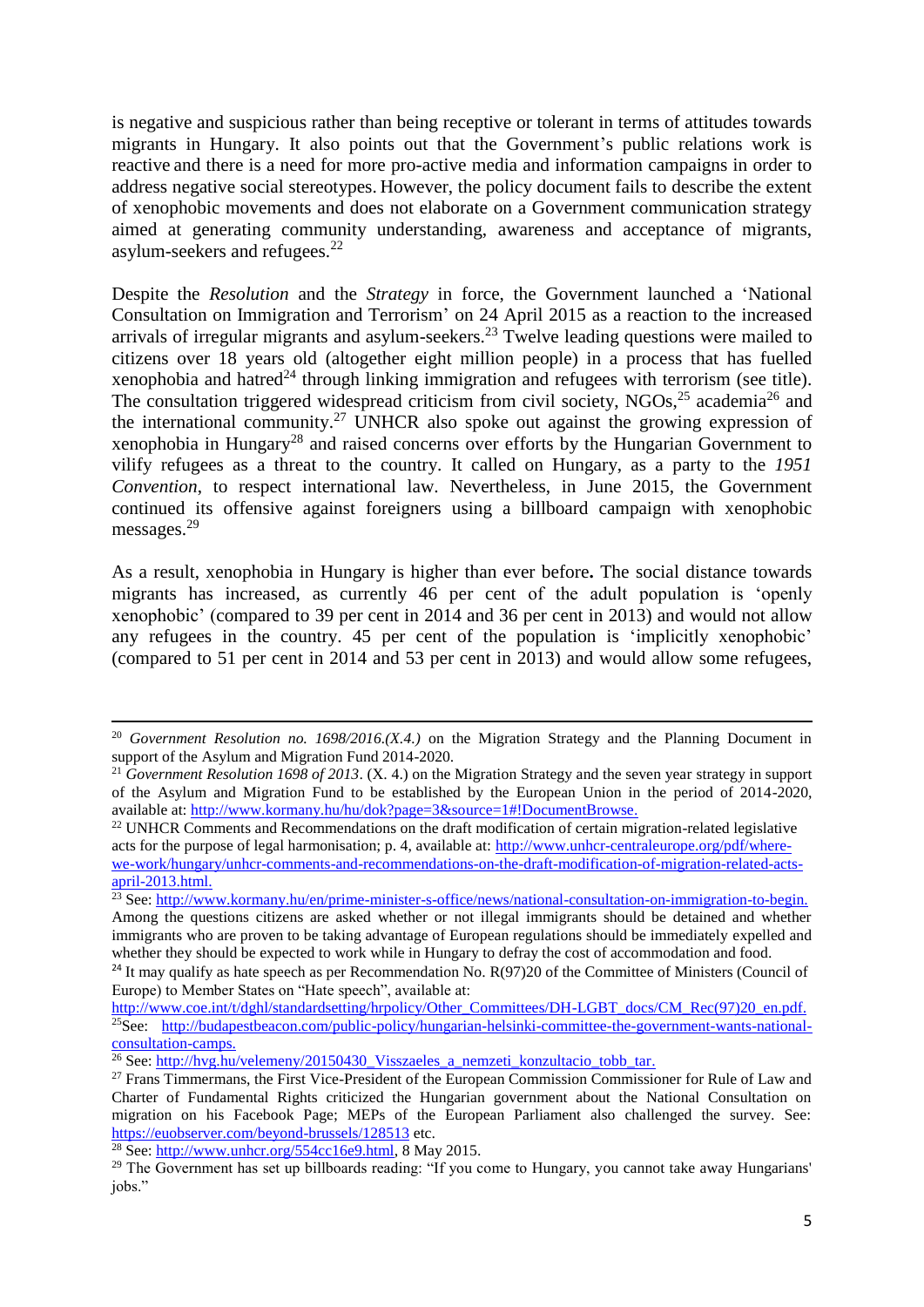but exclude others.<sup>30</sup> In a report on hate crimes,<sup>31</sup> Háttér Society, Hungarian Helsinki Committee and the National and Ethnic Minority Rights Protection Office highlighted that the prevalence of racist and xenophobic attitudes, the legal atmosphere, weaknesses in the investigation process, lack of support for victims, difficulties with the collection of data and the lack of sensitivity training have proven to be the main challenges in fighting hate crimes in Hungary. The European Commission against Racism and Intolerance report released on 09 June 2015 criticized the refugee integration measures taken by the Government as ineffective and encouraged the authorities to run awareness-raising campaigns to promote a positive image of asylum-seekers and refugees and to ensure that the need for international protection is understood.<sup>32</sup> Recently, the OSCE has also shared concerns about worrying expressions of anti-Semitism in public discourse and added that political leaders must take decisive action to counter anti-Semitism in Hungary.<sup>33</sup>

## **Recommendations:**

UNHCR recommends that the Government of Hungary:

- a. Respect international law and refrain from carrying out xenophobic campaigns; and
- b. Take effective measures, including by ensuring sufficient funding, to address discrimination and xenophobia, including against asylum-seekers and beneficiaries of international protection, in a meaningful and measurable manner.

# **Issue 3: Detention of asylum-seekers**

**Linked to 1st cycle UPR recommendations no. 95.25:** "Reduce to the minimum possible administrative detention of migrants, asylum-seekers and refugees and only use it in exceptional cases (Mexico);" **and no. 95.26:** "Take all relevant measures to avoid prolongation of administrative detention of asylum-seekers during which the freedom of movement is considerably restricted (Czech Republic)."34

The *Asylum Act* provides for extensive grounds for "asylum detention," some of which are vaguely formulated.<sup>35</sup> The aim of detention is to generally ensure the availability of the applicant for the asylum procedure and to discourage economic migrants from abusing the

**<sup>.</sup>**  $30$  See: National Identity, minorities and social conflicts – development of the attitudes of the Hungarian society between 1992 and 2014, Bori Simonovits in: TARKI, Report on the state of Society, page 413, available at: [http://www.tarki.hu/hu/publications/SR/2014/.](http://www.tarki.hu/hu/publications/SR/2014/)

<sup>&</sup>lt;sup>31</sup> Háttér Society, Hungarian Helsinki Committee and the National and Ethnic Minority Rights Protection Office, "Hate Crimes in Hungary – Problems, Recommendations, Good Practices," 2014, available at: [http://helsinki.hu/wp-content/uploads/tanulmany.pdf.](http://helsinki.hu/wp-content/uploads/tanulmany.pdf) 

<sup>&</sup>lt;sup>32</sup> European Commission against Racism and Intolerance, "ECRI Report on Hungary: Fifth Monitoring Cycle," 9 June 2015, available at: [https://www.coe.int/t/dghl/monitoring/ecri/Country-by-country/Hungary/HUN-CbC-](https://www.coe.int/t/dghl/monitoring/ecri/Country-by-country/Hungary/HUN-CbC-V-2015-19-ENG.pdf)[V-2015-19-ENG.pdf.](https://www.coe.int/t/dghl/monitoring/ecri/Country-by-country/Hungary/HUN-CbC-V-2015-19-ENG.pdf)

<sup>&</sup>lt;sup>33</sup> OSCE, "Political leadership key to implementing zero-tolerance policy towards anti-Semitism in Hungary, say OSCE officials during joint visit," 19 June 2015, available at: [http://www.osce.org/odihr/165361.](http://www.osce.org/odihr/165361)

<sup>&</sup>lt;sup>34</sup> "Report of the Working Group on the Universal Periodic Review: Hungary," A/HRC/18/17, 11 July 2011, available at: [http://www.ohchr.org/EN/HRBodies/UPR/PAGES/HUSession11.aspx.](http://www.ohchr.org/EN/HRBodies/UPR/PAGES/HUSession11.aspx)

<sup>&</sup>lt;sup>35</sup> E.g. no objective criteria is laid down in legislation to assess potential abuse by the applicant ("reasonable") grounds to believe that the applicant is making the application for international protection merely in order to delay or frustrate the enforcement of the return decision") for the correct application of Section 31/A (1) b) of the *Asylum Act*. Similarly, clear criteria is lacking to assess risk of absconding under Section 31/A (1) c) of the *Asylum Act* ("there are well-founded grounds for presuming that the person seeking recognition is delaying or frustrating the asylum procedure or presents a risk of absconding, in order to establish the data required for conducting the asylum procedure").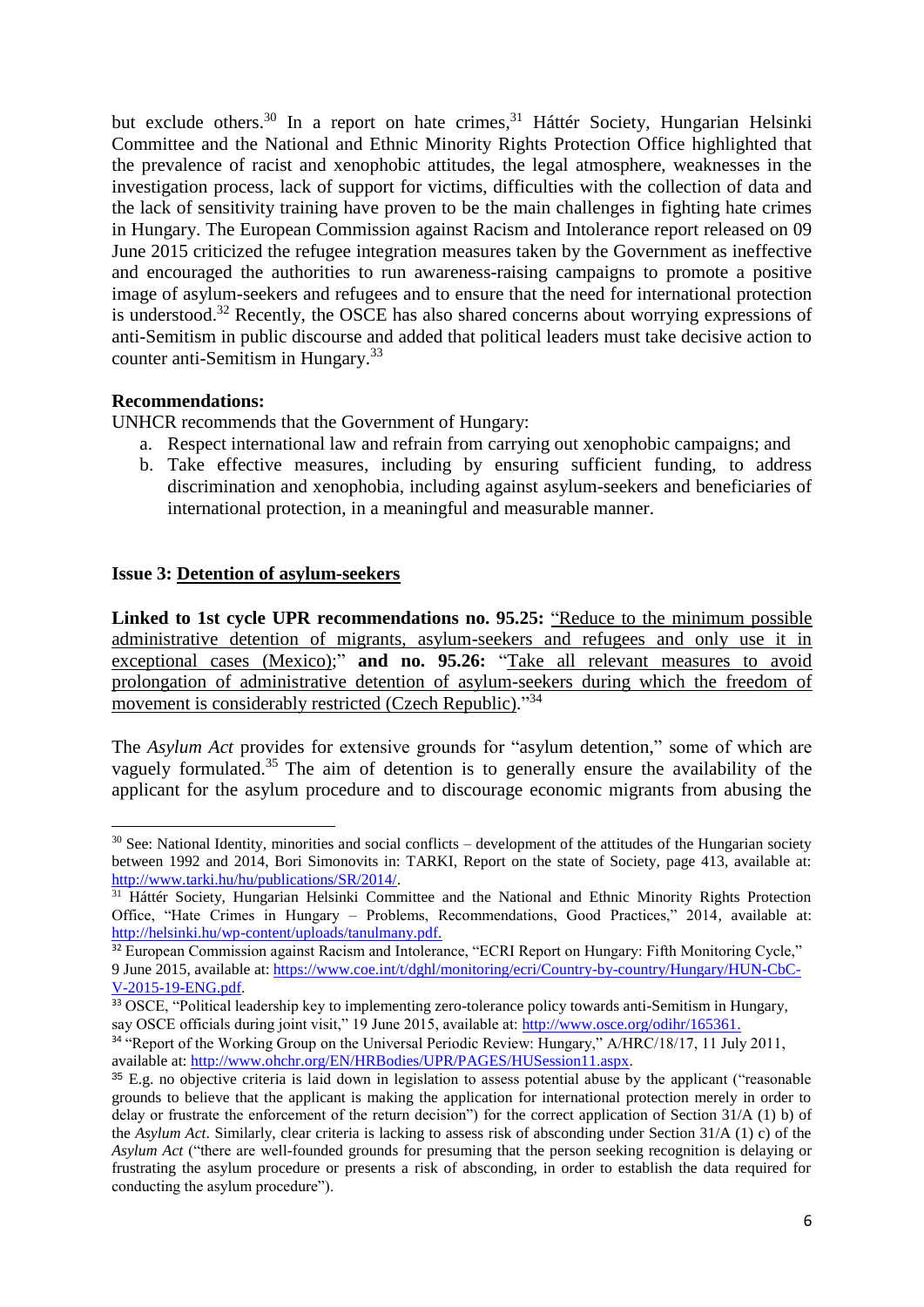asylum system. In practice, some 80 per cent of asylum-seekers were detained in 2012; 25 per cent in 2013; 11 per cent in 2014; and 2 per cent in January – June 2015. While the percentage of asylum-seekers detained has decreased, the absolute numbers of those detained has increased (except for 2015 so far). 1,266 asylum-seekers were detained in 2012; 1,825 in 2013; 4,829 in 2014; and 1,248 in January – June 2015. The reason for imposing less detention on asylum-seekers so far in 2015 is that the Office of Immigration and Nationality lacks: 1) the necessary human resources to proceed with the extremely bureaucratic administration of imposing detention;<sup>36</sup> and 2) sufficient capacity in detention facilities (currently 250, soon to be expanded).  $37$ 

The main problems related to the detention of asylum-seekers remain as follows:

*Arbitrary asylum detention*: In Hungary, there is a lack of clarity regarding who gets detained and who does not (and why). Neither professionals and experts nor foreigners subject to detention understand the rationale of a detention decision. UNHCR has observed in the past and recently that asylum-seekers from the same country with the same profile, (e.g. not having been in Hungary previously), are often treated arbitrarily, with some being accommodated in an open reception centre and others placed in a detention centre. When UNHCR asked the authorities about the parameters that serve as a basis for differentiation, the response was that the placement of asylum-seekers is a matter of whether there is a vacancy in detention or in reception facilities. Based on observations by UNHCR, it also appears that some nationalities are far more likely to be detained than others (e.g. Pakistanis and Kosovars tend to end up in detention, while Afghan, Somali and Syrian applicants are less likely to be detained). Furthermore, between September 2014 and late February 2015, exclusively families with children were detained but since March 2015, no families with children have been detained, while the applicable law remained unchanged. Furthermore, it appears that Dublin returnees generally tend to be detained upon return. In their cases, rather than assessing on an individual basis, the authorities (OIN) seem to take it for granted that they would abscond and not wait for the decision on their application, since they already once had left Hungary in an irregular manner.

*Extensive use of detention*: In its Concluding Observations on Hungary, the Committee against Torture emphasized the principle that "detention of asylum-seekers is used only in exceptional circumstances or as a last resort and then for the shortest possible time."<sup>38</sup> According to Guideline 4.1 of UNHCR's *Detention Guidelines*, <sup>39</sup> detention of asylum-seekers must be an exceptional measure. Unfortunately, the detention policy applied to asylumseekers in Hungary follows a different approach. After its country mission in 2013, the UN Working Group on Arbitrary Detention expressed concerns about the "overuse of detention" in Hungary. 40

**.** 

<sup>&</sup>lt;sup>36</sup> See page 9 of EASO, "Description of the Hungarian Asylum System," 4 June 2015, available at: [https://easo.europa.eu/wp-content/uploads/Description-of-the-Hungarian-asylum-system-18-May-final.pdf.](https://easo.europa.eu/wp-content/uploads/Description-of-the-Hungarian-asylum-system-18-May-final.pdf) <sup>37</sup> With the opening of the asylum detention facilities in Nyírbátor and Kiskunhalas. Information provided by

OIN on 7 August 2015.

<sup>38</sup> UN Committee Against Torture (CAT), Conclusions and recommendations of the Committee against Torture: Hungary, 6 February 2007, CAT/C/HUN/CO/4, available at[: http://www.refworld.org/docid/45f6baaa2.html.](http://www.refworld.org/docid/45f6baaa2.html)

<sup>39</sup> UN High Commissioner for Refugees (UNHCR), *UNHCR Guidelines on the Applicable Criteria and Standards relating to the Detention of Asylum-seekers and Alternatives to Detention, 2012, available at:* [http://www.unhcr.org/refworld/docid/503489533b8.html.](http://www.unhcr.org/refworld/docid/503489533b8.html) <sup>40</sup> See press release available at:

[http://www.ohchr.org/EN/NewsEvents/Pages/DisplayNews.aspx?NewsID=13817&LangID=E.](http://www.ohchr.org/EN/NewsEvents/Pages/DisplayNews.aspx?NewsID=13817&LangID=E)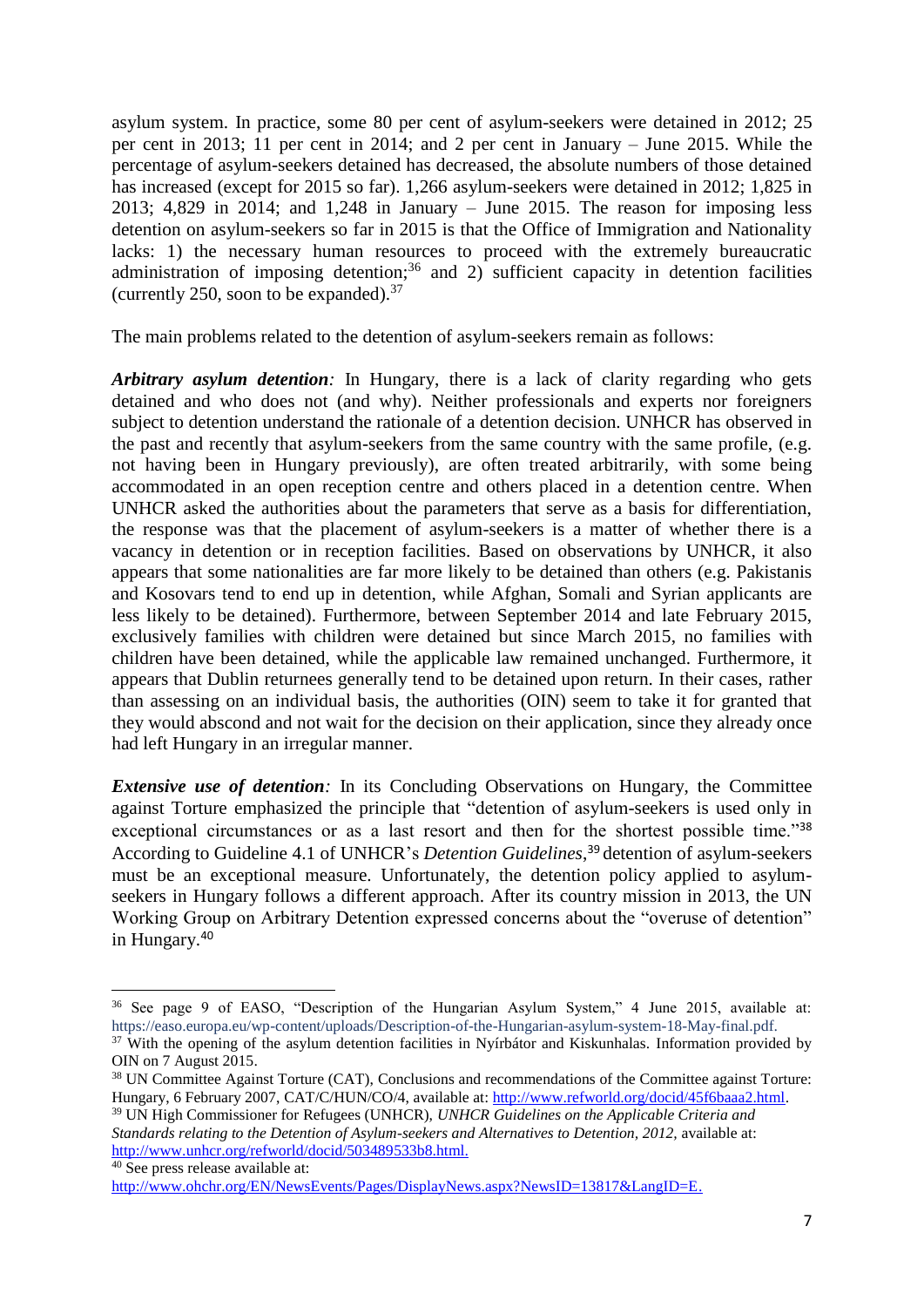*Detention is not applied for the shortest possible time:* The *Asylum Act* provides that detention can be prolonged for 60 days at a time, which is an excessively long period. This is not in line with international principles – also enshrined in the *recast Reception Conditions Directive*<sup>41</sup> – whereby applicants should only be detained for as short a period of time as possible. Practice so far shows that the asylum authority, for practical reasons, automatically requests the court to prolong detention for the maximum period of 60 days (in order to spare paper work relevant to the process).

*Decisions ordering detention are not individualized:* According to the law, asylum detention should be applied in a differentiated, individualized manner, as a last resort when no other means can ensure the legal aim.<sup>42</sup> However, the wording of administrative decisions imposing (or prolonging) detention is identical, with only the personal identification details being changed. Thus, the justification does not elaborate on the particular reason why, in a given individual case, it is necessary and reasonable to impose detention. Nor is any information provided on exactly why, in his/her case, detention is the only way to ensure availability in the asylum procedure.

*Ineffective judicial review*: The review of the lawfulness of asylum detention is channelled through an automatic judicial process performed every 60 days by local courts, generally by criminal law judges in a manner and spirit normally applied in criminal cases. According to the observations of UNHCR and its NGO implementing partner, the court customarily renders decisions for groups of 5 to 15 detainees within some 30 minutes, allocating less than 3 minutes per case. Due consideration, in an individualized manner, of whether detention is still justified in a given case is not possible in such a hearing. In 2012, the Supreme Court (Kuria) did set up a Working Group to analyse the local courts' practice on reviewing and prolonging detention.<sup>43</sup> It found that out of the 8,000 decisions analysed, in only three cases was detention discontinued. In the remainder, the court simply rubberstamped OIN's proposals for prolongation. <sup>44</sup> The Kuria therefore explicitly stated that the court review is ineffective. Hungarian detention cases decided upon by the European Court of Human Rights (ECtHR)<sup>45</sup> are illustrative in this respect, raising the question of the ineffectiveness of legal remedies in law and practice in cases of detained asylum-seekers. The decision by ECtHR in the *Lokpo et Touré v. Hungary* case is a prime example.<sup>46</sup> Based on the findings of the survey, the Kuria issued guidance in 2013 for local courts on how to review and prolong detention, but implementation of these changes has been slow.<sup>47</sup>

**.** 

<sup>41</sup> Article 9(1) of the *recast Reception Conditions Directive* applies, available at: http://eurlex.europa.eu/JOHtml.do?uri=OJ:L:2013:180:SOM:EN:HTML.

<sup>42</sup> See Section 31/A(2) of the *Asylum Act.*

<sup>43</sup> See[: http://www.lb.hu/sites/default/files/joggyak/idegenrendeszeti\\_osszefoglalo\\_velemeny\\_kuria.pdf.](http://www.lb.hu/sites/default/files/joggyak/idegenrendeszeti_osszefoglalo_velemeny_kuria.pdf)

<sup>&</sup>lt;sup>44</sup> References to such a practice have been included in the press release by the UN WG on Arbitrary Detention, available at: [http://www.ohchr.org/EN/NewsEvents/Pages/DisplayNews.aspx?NewsID=13816&LangID=E.](http://www.ohchr.org/EN/NewsEvents/Pages/DisplayNews.aspx?NewsID=13816&LangID=E)

<sup>45</sup>*Al-Tayyar Abdelhakim v. Hungary*, Application no. 13058/11, Council of Europe: European Court of Human Rights, 23 October 2012, available at: [http://www.refworld.org/docid/512639e32.html;](http://www.refworld.org/docid/512639e32.html) *Hendrin Ali Said and Aras Ali Said v. Hungary*, Application no. 13457/11, Council of Europe: European Court of Human Rights, 23 October 2012, available at: [http://www.refworld.org/docid/51263aa32.html.](http://www.refworld.org/docid/51263aa32.html)

<sup>46</sup> *Lokpo et Touré v. Hungary*, Application no. 10816/10, Council of Europe: European Court of Human Rights, 20 September 2011, available at: [http://www.refworld.org/docid/4e8ac6652.html.](http://www.refworld.org/docid/4e8ac6652.html)

<sup>&</sup>lt;sup>47</sup> Adopted by the Curia's College for Administrative and Labour Law Cases on 23 September 2013, available in Hungarian at:

[http://www.lb.hu/sites/default/files/joggyak/idegenrendeszeti\\_osszefoglalo\\_velemeny\\_kuria.pdf.](http://www.lb.hu/sites/default/files/joggyak/idegenrendeszeti_osszefoglalo_velemeny_kuria.pdf)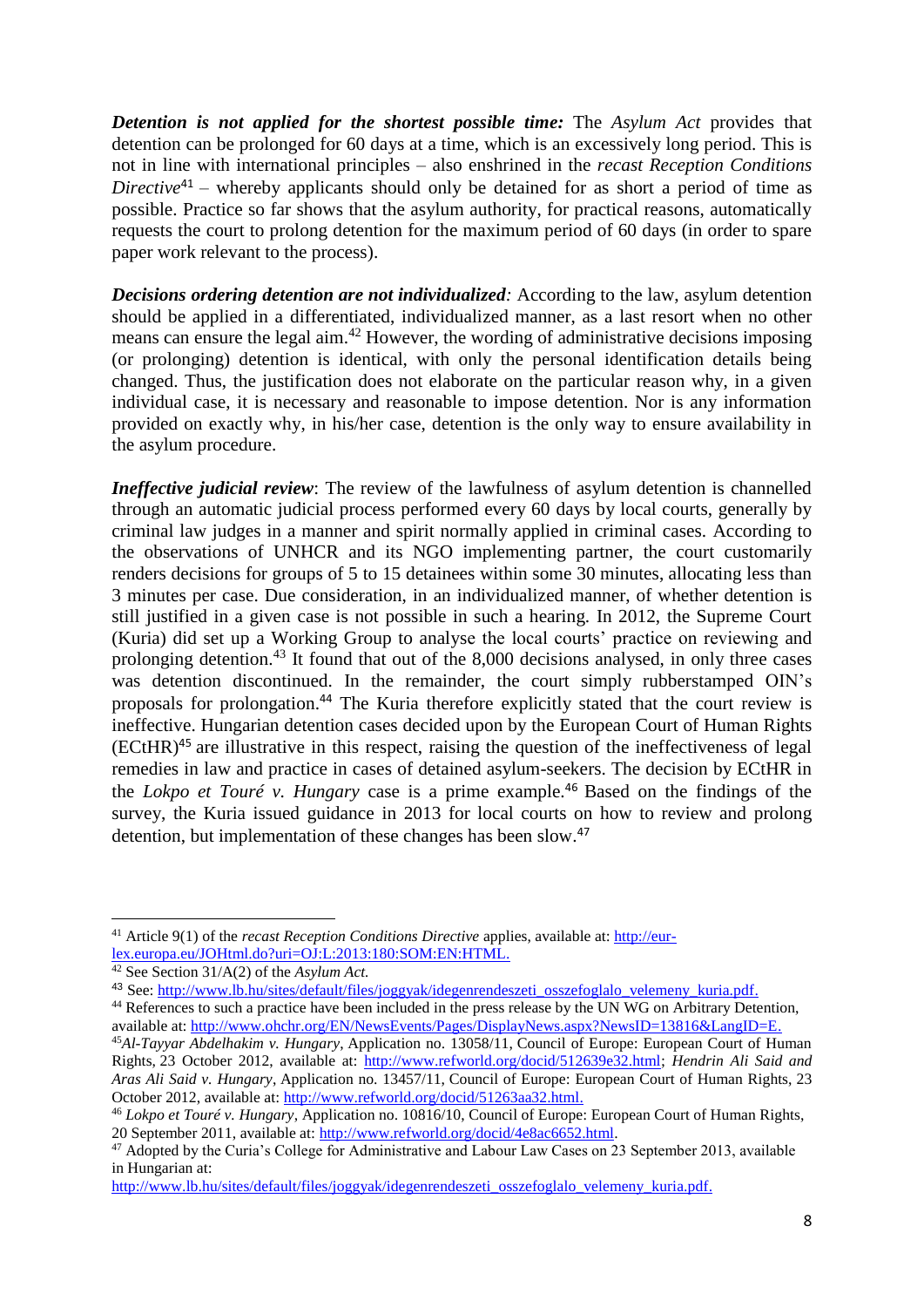*Lack of effective legal remedy:* No effective legal remedy is available against a decision imposing detention on asylum-seekers. <sup>48</sup> An objection can be submitted against such a decision, but the law fails to specify the timeframe and the addressee who is supposed to deal with the objection.<sup>49</sup> Furthermore, the objection is not permitted to question the legal basis of a detention order. Thus, there is no effective means to challenge a detention order.<sup>50</sup>

*Problematic age assessment and the detention of age disputed minors:* UNHCR found many age disputed asylum-seekers in detention in Hungary. UASC asylum-seekers explained to UNHCR in August 2013 that they were transported from Nyírbátor all the way to Békéscsaba (184 km) for an examination to establish their ages. Each of the examinations took approximately 5 minutes with the doctor merely glancing at the boys, without any meaningful communication (as there was no interpreter present) and without any physical examination. For one of the boys who claimed to be 16 and actually appeared to be that age, it took 17 days for the authorities to organize such an examination, despite having received the request from a lawyer. The minor had to endure even more time in detention until the outcome of the examination became available for the authorities. This is in spite of legal obligations stipulating that the principle of the best interests of the child should be respected, <sup>51</sup> as well as the principle of *in dubio pro minor* and preferential treatment for "persons with special needs,"<sup>52</sup> including UASC.

According to the Working Group of the Kuria, in case of doubt, the judge may deliberate on the validity of the medical opinion concerning the age of an asylum-seeker, as the opinion is inexact due to the lack of established medical protocols. In order to qualify an opinion as an official medical expert opinion, the detailed justification would need to contain the contribution of multidisciplinary experts such as anthropologists and psychologists.<sup>53</sup> However, the Working Group of the Kuria found that judges often do not question the validity of the medical opinions even if they perceive any discrepancy between the age specified by the medical opinion and the appearance of the young detainee standing in front of them. This results in an automatic prolongation of detention.

*Detention of families with children for up to 30 days:* <sup>54</sup> The law stipulates that families with children can only be detained as a last resort.<sup>55</sup> In 2014, 1,230 asylum-seeking families with children were detained. From September 2014 till late February 2015, exclusively families with children were detained in Hungary (since March 2015, no families with children have

1

<sup>48</sup> Section 31/C(2) of the *Asylum Act.*

<sup>49</sup> Unlike Section 31 (2) of the *Asylum Act* providing a legal remedy against the reduction/withdrawal of reception conditions.

<sup>&</sup>lt;sup>50</sup> The UN WG on Arbitrary Detention has also expressed concerns about the lack of effective legal remedy against detention, see press release available at:

http://www.ohchr.org/EN/NewsEvents/Pages/DisplayNews.aspx?NewsID=13816&LangID=E.

<sup>51</sup> Section 4 (1) of the *Asylum Act*.

<sup>52</sup> Section 4 (3) of the *Asylum Act*; Section 2 (k) defines the term "person with special needs."

<sup>&</sup>lt;sup>53</sup> Summary Report of the Working Group analysing the alien policing legal practice (adopted on 30 May 2013 and approved on 23 September 2013 by the Kuria and the Administrative and Employment Council of the Kuria), available at:

[http://www.lb.hu/sites/default/files/joggyak/idegenrendeszeti\\_osszefoglalo\\_velemeny\\_kuria.pdf.](http://www.lb.hu/sites/default/files/joggyak/idegenrendeszeti_osszefoglalo_velemeny_kuria.pdf)

<sup>54</sup> Section 31/A (7) of the *Asylum Act.*

<sup>55</sup> Section 56 (3) of the *Act II of 2007 on Third Country Nationals' Entry and Stay* reads: "With respect to the best interest of the child primarily, detention can only be ordered in respect of a family with minor children as a last resort for a maximum term of thirty days provided that the alien control authority has ascertained that the purpose of ordering the detention may not be accomplished by way of the application of the provisions of Section 48 (2) or Section 62 (1) of this Act."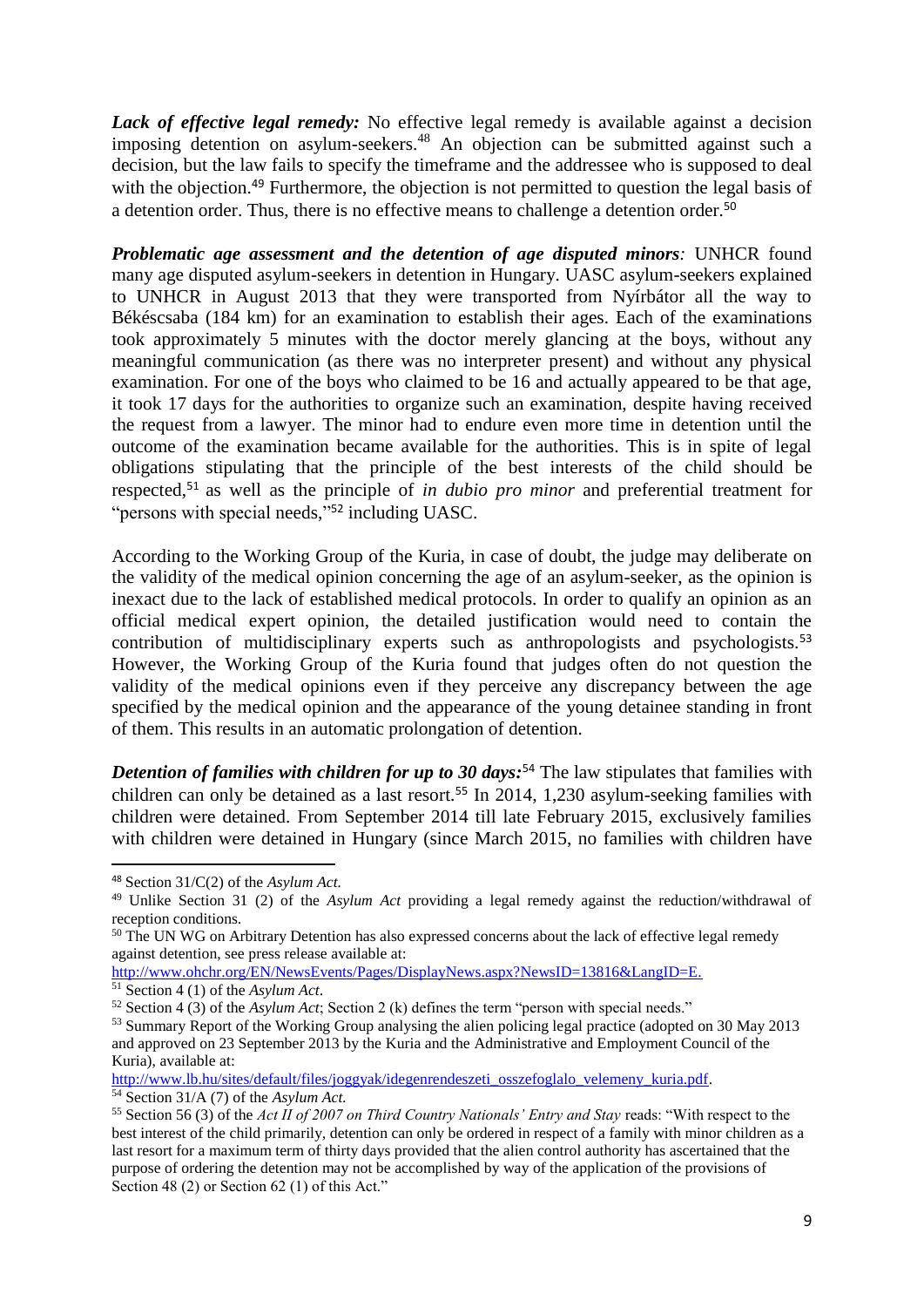been detained).<sup>56</sup> Besides the non-compatibility with international treaty body case law,<sup>57</sup> the legal ground of the current Hungarian provision of law is questionable as not much can be accomplished in the asylum procedure in thirty days. <sup>58</sup> The Parliamentary Commissioner for Fundamental Rights<sup>59</sup> found that the detention of children with their families amounts to discrimination based on family status as UASC are not subject to detention in Hungary.<sup>60</sup> It also found that child-friendly conditions were not provided in detention in Debrecen, which hosted exclusively families with children.<sup>61</sup>

*Inhuman and degrading treatment:* According to asylum-seekers, abuse and harassment by guards in detention centres is not unusual. Complaints about brutality have been shared with UNHCR and NGOs, with particular guards and shifts allegedly provoking detainees and then beating them up and/or harassing them verbally. Furthermore, the Parliamentary Commissioner for Fundamental Rights found<sup>62</sup> that the manner in which clothes search and search prior to initial medical check-up were conducted amounted to degrading treatment as it is not conducted by a same sex guard. In addition, female detainees were made to undress in front of male armed guards and their children and the armed guards were present during the medical check-up.

The Parliamentary Commissioner also found a gap in legislation whereby the current law governing asylum detention does not set a maximum time period applicable to isolation for the purposes of medical check-up. Furthermore, the law lacks details concerning rules on solitary confinement in the event of violence or misbehaviour (e.g. who is responsible for ordering solitary confinement, the age limit of detainees against whom solitary confinement can be ordered, registration requirements etc.). Accordingly, the Parliamentary Commissioner found that such gaps in legislation jeopardize the prohibition of torture, inhuman and degrading treatment and punishment.

The systemic use of leashes and handcuffs may amount to inhuman and degrading treatment. When escorted from the detention facility to court for hearings, or on other outings (to the hospital, bank or post office), detainees are handcuffed and escorted on leashes, which are normally used for the accused in criminal proceedings.<sup>63</sup> Treating asylum-seekers who only

<sup>1</sup> <sup>56</sup> Popov c. France, Requêtes nos 39472/07 et 39474/07, Council of Europe: European Court of Human Rights, 19 January 2012, available at: [http://www.refworld.org/docid/4f1990b22.html.](http://www.refworld.org/docid/4f1990b22.html) 

<sup>57</sup> See: *Popov c. France*, Requêtes nos 39472/07 et 39474/07, Council of Europe: European Court of Human Rights, 19 January 2012, available at: [http://www.refworld.org/docid/4f1990b22.html.](http://www.refworld.org/docid/4f1990b22.html)

<sup>&</sup>lt;sup>58</sup> For example, the Hungarian Helsinki Committee reported the 22-day of detention of a Roma family from Kosovo with three minor children (aged 2, 6 and 10) in Békéscsaba in July 2013, see: [http://helsinki.hu/wp](http://helsinki.hu/wp-content/uploads/MHB-Jelentes-latogatasrol-Bcsaba_Nagyfa-20130718_19_final.pdf)[content/uploads/MHB-Jelentes-latogatasrol-Bcsaba\\_Nagyfa-20130718\\_19\\_final.pdf.](http://helsinki.hu/wp-content/uploads/MHB-Jelentes-latogatasrol-Bcsaba_Nagyfa-20130718_19_final.pdf)

<sup>59</sup> Before 1 January 2012: Parliamentary Commissioner for Human Rights, *Act CXI of 2011*, available at: [www.obh.hu.](http://www.obh.hu/)

 $60$  See report 4019/2012 of the Parliamentary Commissioner for Human Rights, available at: [http://www.ajbh.hu/documents/14315/131278/REPORT+-](http://www.ajbh.hu/documents/14315/131278/REPORT+-+Temporary+Detention+Facility+in+B%C3%A9k%C3%A9scsaba/31afb9fc-cb20-4972-b8ef-87e45ef5a22c;jsessionid=7C57064B36ABDDF3C3BFBCADC55AADF8?version=1.1)

[<sup>+</sup>Temporary+Detention+Facility+in+B%C3%A9k%C3%A9scsaba/31afb9fc-cb20-4972-b8ef-](http://www.ajbh.hu/documents/14315/131278/REPORT+-+Temporary+Detention+Facility+in+B%C3%A9k%C3%A9scsaba/31afb9fc-cb20-4972-b8ef-87e45ef5a22c;jsessionid=7C57064B36ABDDF3C3BFBCADC55AADF8?version=1.1)[87e45ef5a22c;jsessionid=7C57064B36ABDDF3C3BFBCADC55AADF8?version=1.1.](http://www.ajbh.hu/documents/14315/131278/REPORT+-+Temporary+Detention+Facility+in+B%C3%A9k%C3%A9scsaba/31afb9fc-cb20-4972-b8ef-87e45ef5a22c;jsessionid=7C57064B36ABDDF3C3BFBCADC55AADF8?version=1.1)

<sup>&</sup>lt;sup>61</sup> See report AJB 366/2015 of the Parliamentary Commissioner for Human Rights in its capacity of National Preventive Mechanism under the OPCAT, available (in Hungarian) at:

[http://www.ajbh.hu/documents/14315/1887891/Report+on+monitoring+the+Debrecen+Guarded+Refugee+Rec](http://www.ajbh.hu/documents/14315/1887891/Report+on+monitoring+the+Debrecen+Guarded+Refugee+Reception+Centre++366_2015.pdf/4a45943e-f0f6-42d6-acc5-21d050e81f2f) [eption+Centre++366\\_2015.pdf/4a45943e-f0f6-42d6-acc5-21d050e81f2f.](http://www.ajbh.hu/documents/14315/1887891/Report+on+monitoring+the+Debrecen+Guarded+Refugee+Reception+Centre++366_2015.pdf/4a45943e-f0f6-42d6-acc5-21d050e81f2f) <sup>62</sup> *Ibid.*

<sup>63</sup> See the Chapter on Hungary in UNHCR's regional AGD report 2010: "Being a refugee" available at: [http://www.unhcr-centraleurope.org/pdf/what-we-do/age-gender-and-diversity-mainstreaming/being-a-refugee-](http://www.unhcr-centraleurope.org/pdf/what-we-do/age-gender-and-diversity-mainstreaming/being-a-refugee-2010.html)[2010.html.](http://www.unhcr-centraleurope.org/pdf/what-we-do/age-gender-and-diversity-mainstreaming/being-a-refugee-2010.html) This practice prevails in 2015 too.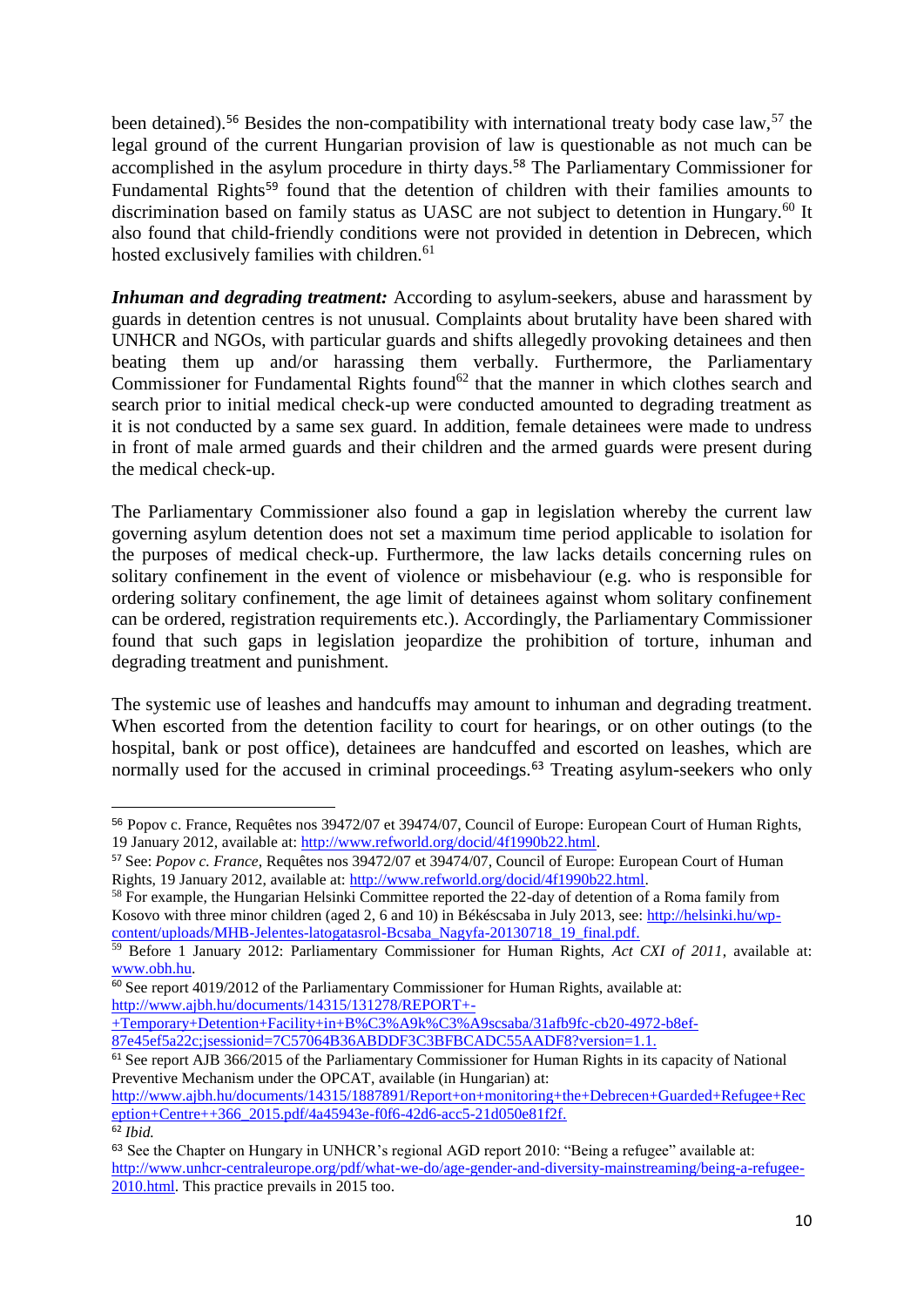committed a minor offence of unlawful entry or stay as criminal suspects does not comply with the standards of the ECtHR in *Saadi v UK.* 64

*Alternatives to detention rarely applied in practice*: As of July 2013, an alternative to detention is stipulated by law, in the form of asylum bail. However, in practice it has rarely been applied.<sup>65</sup> Furthermore, there is a lack of screening and early identification of vulnerable groups, which leads to detention of persons belonging to these groups. There is a need to set up alternatives to detention that can meet the specific needs of these groups (e.g. pregnant women found in detention).

*Conditions of detention*: Conditions of detention in the short-term police detention centre close to the border with Serbia (Szeged) are worrisome, in particular as a result of overcrowding in the prefab, "cage-like" cells, lack of access to sanitation/hygiene upon arrival, etc. In particular, the lack of appropriate interpretation services in detention is a concern, leading to lack of information and increasing tension and stress level among both the detainees and guards. In order to cover the costs of interpretation services, the Government is waiting for the AMIF to become available.

While, on a positive note, the Government has set up the Hungarian *OPCAT* National Prevention Mechanism Department (Office of the Commissioner for Fundamental Rights) and it first visited the OIN asylum detention centre in Debrecen (which at the time exclusively hosted asylum-seeking families with children), there is a need to reinforce the capacities of the Public Prosecutor Office, which is the first line controller of immigration detention conditions.

### **Recommendations:**

UNHCR recommends that the Government of Hungary:

- a. Ensure that the detention of asylum-seekers is applied in a transparent, comprehensible and predictable manner, and only in exceptional cases as a last resort and then for the shortest possible time, in an individualized manner;
- b. Set up appropriate screening and early identification mechanisms for vulnerable persons to avoid their detention;
- c. Set up new alternatives to detention and increase their use, in particular for vulnerable groups;
- d. Refrain from detaining children in all cases;
- e. Ensure detainees are informed in a language they understand of the reasons for their detention;
- f. Ensure that detainees are provided with an effective legal remedy and that they are able to effectively challenge detention decisions;

<sup>1</sup> <sup>64</sup> In *Saadi v. United Kingdom,* 13229/03, Council of Europe: European Court of Human Rights, 29 January 2008, available at: [http://www.refworld.org/docid/47a074302.html,](http://www.refworld.org/docid/47a074302.html) ECtHR stipulated that "to avoid being branded as arbitrary, … detention [under Article 5 § 1 (f)] must be carried out in good faith; it must be closely connected to the purpose of preventing unauthorized entry of the person to the country; the place and conditions of detention should be appropriate, bearing in mind that <the measure is applicable not to those who have committed criminal offences but to aliens who, often fearing for their lives, have fled from their own country> *emphasis added* [see Amuur, § 43]; and the length of the detention should not exceed that reasonably required for the purpose pursued."

<sup>65</sup> In 2014, bail was authorized and deposited for a total of 116 cases and for 32 cases in January – April 2015.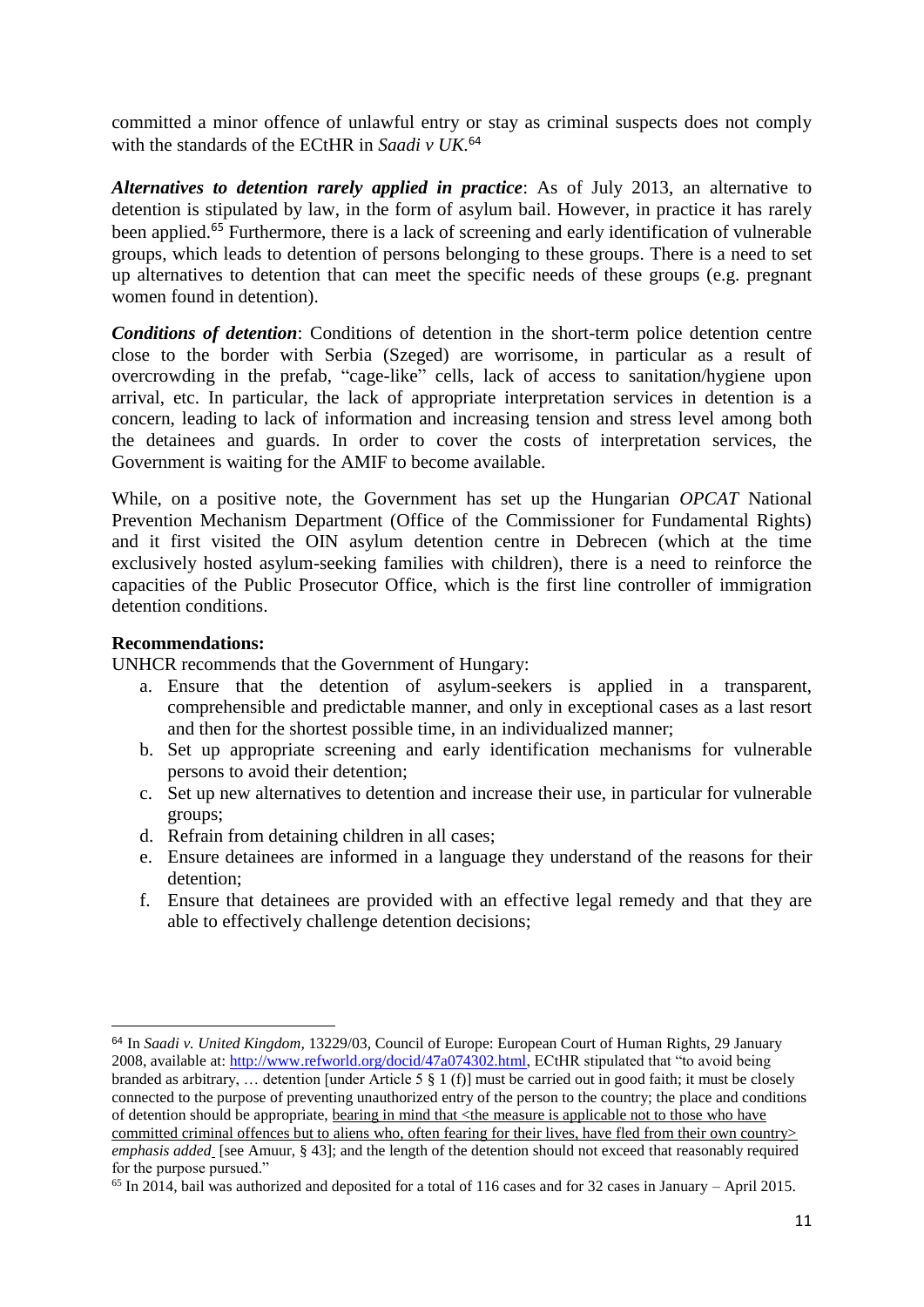- g. Conduct age assessment using a multidisciplinary approach that draws on relevant expertise;<sup>66</sup>
- h. Set up a screening mechanism to detect vulnerable cases and asylum-seekers with specific needs; and
- i. Improve conditions in the short-term police detention facility in Szeged and allocate the necessary financial resources for interpretation, even before AMIF becomes available.

### **Additional protection challenges**

### **Issue 4: Best Interests Assessment and Determination**

Although the *Asylum Act* contains a reference to the best interests of the child, <sup>67</sup> law and policies do not define how the principle should be applied in practice and there is no formal, individualized Best Interest Determination (BID) procedure in place. Therefore, there is a high risk that the authorities responsible for protecting the child's best interests might act arbitrarily in the absence of procedural guidelines, based on what they deem appropriate.<sup>68</sup> With respect to the development of a BID mechanism, consultations started with the Hungarian Government in 2012, as a result of which a common understanding on BID and recommendations for its practical implementation in Hungary have been developed. UNHCR welcomes the Ministry of Human Resources' inclusion of UNHCR and other stakeholders in consultations relating to the reception, legal status and provision of durable solutions for unaccompanied foreign children, and the cooperation extended in its efforts to establish a national BID mechanism. Yet the fact that consultations do not take place on a regular basis hinders efficient communication flow between the stakeholders and renders systematic discussion of upcoming prevailing issues difficult.

### **Recommendation:**

**.** 

UNHCR recommends that the Government of Hungary:

a. Establish a fully-fledged national Best Interests Procedure and ensure that Best Interests Assessments and Best Interests Determinations are carried out systematically.

### **Issue 5: Appointment of a child protection guardian**

The effective and timely access by UASC asylum-seekers to competent, meaningful guardianship – by guardians trained on refugee issues – has been hindered by a number of factors so significantly that it undermines the effectiveness of guardianship as a child protection mechanism in Hungary. As a result of legal amendments, a child protection

<sup>66</sup> UN High Commissioner for Refugees (UNHCR), "Safe and Sound: what States can do to ensure respect for the best interests of unaccompanied and separated children in Europe," October 2014, page 34, available at: <http://www.refworld.org/docid/5423da264.html.>

 $\frac{67}{67}$  *Asylum Act* Section 4 (1): "When implementing the provisions of the present Act, the best interests and rights of the child shall be a primary consideration."

<sup>&</sup>lt;sup>68</sup> For further information please refer to IOM report: "Overview of guardianship systems for unaccompanied minor asylum-seekers in Central Europe SYNTHESIS REPORT." 2012. available at: minor asylum-seekers in Central Europe SYNTHESIS REPORT," 2012, available at: [http://publications.iom.int/bookstore/index.php?main\\_page=product\\_info&cPath=41\\_7&products\\_id=827.](http://publications.iom.int/bookstore/index.php?main_page=product_info&cPath=41_7&products_id=827)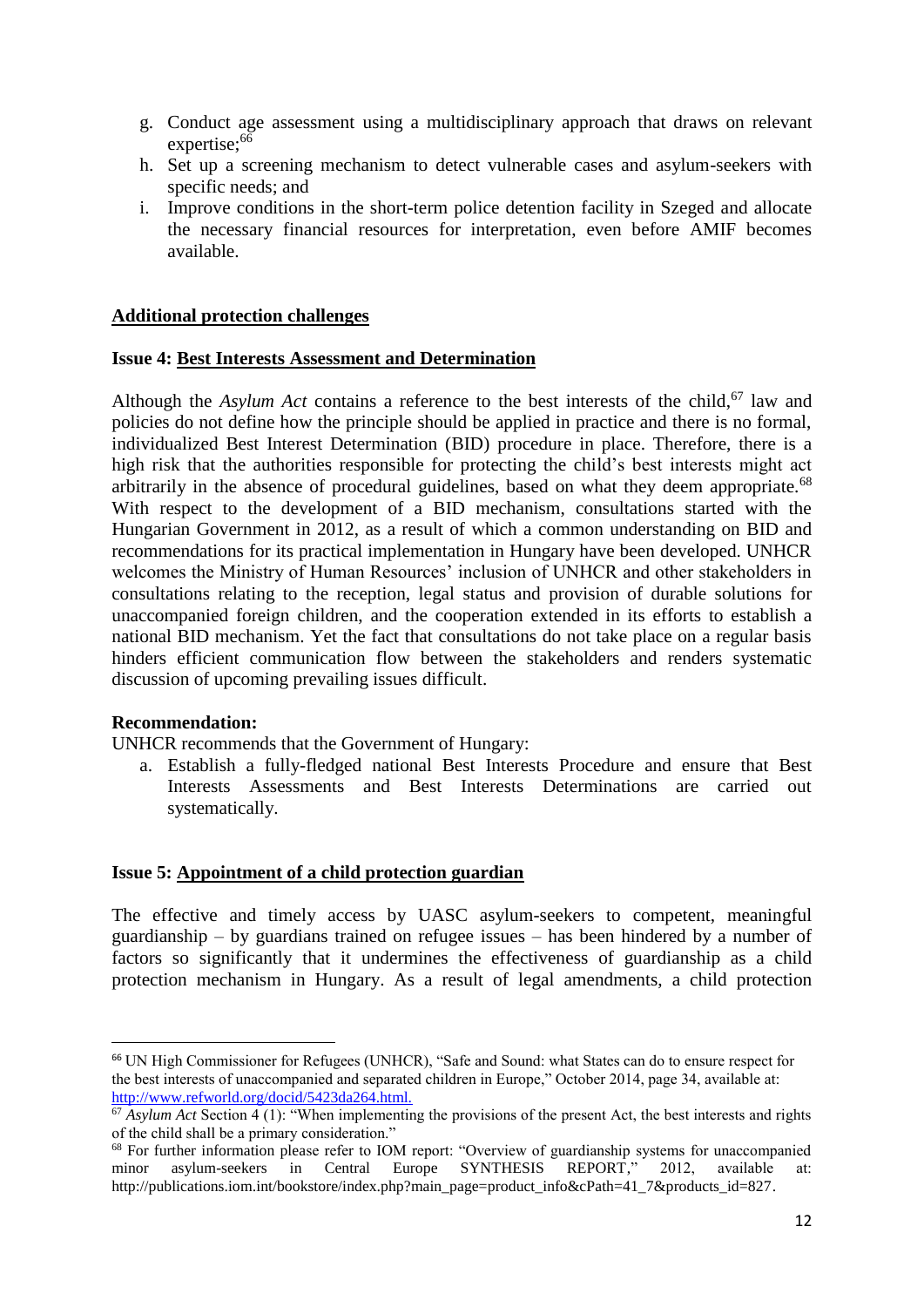guardian has taken over the role of a temporary guardian as of 1 January 2014.<sup>69</sup> However, the appointment process of the child protection guardian is excessively prolonged and according to new rules, staff members of the child protection institutions/homes can no longer be appointed as guardians. While a child protection guardian has to take full responsibility for a child, the compensation package (status and salary, etc.) received in return is not considered attractive among them. The capacity of the Pest County Department of Child Protection Services (TEGYESZ) – which became responsible to carry out guardianship tasks for children accommodated in Fót – was not and is still not sufficient to cover this new task.

Thus, the appointment of a guardian may take approximately three to six months, during which time most asylum-seeking children abandon the procedure and leave the country in an irregular manner (often with the help of smugglers and/or traffickers). This practice clearly contravenes Section 35(7) of the *Asylum Act*, which stipulates that asylum applications submitted by UASC should be handled as a matter of priority as no refugee status determination interview can be conducted without an appointed guardian. As a result, the Office of Immigration and Nationality cannot even start the asylum procedure for UASC for several months. Even if a guardian is assigned, the quality of their contribution is uncertain due to lack of capacity building for them with a focus on separated asylum-seeking children. NGOs active in the field offer occasional, thematic training, but the lack of commitment and willingness on behalf of the guardians to participate in them has hindered its effectiveness.<sup>70</sup> Moreover, no forms of guardianship supervision, monitoring, evaluation and quality assurance are in place in Hungary. $71$ 

## **Recommendations:**

 $\overline{a}$ 

UNHCR recommends that the Government of Hungary:

- a. Ensure timely, effective access by UASC asylum-seekers to competent, meaningful guardianship as stipulated by Articles 20 and 22 of the *Convention on the Rights of the Child*;
- b. Provide the Guardianship Agency with sufficient human resources to carry out its responsibilities defined by law in order to better represent the best interests of UASC; and
- c. Provide systematic training for child protection guardians and establishes forms of guardianship quality control through supervision, monitoring and evaluation.

### **Issue 6: Access to family reunification**

UNHCR wishes to note that a number of problematic aspects with regard to the applicable law and procedure for family reunification in Hungary remain and concerted action is required by the Government. While the *Asylum Act*<sup>72</sup> and the *Aliens Act*<sup>73</sup> specifically foresee

<sup>69</sup> Amendment of Sections 11 and 87 of the *Child Protection Act*. The child protection guardian is expected to represent the interests of the child, promote the enjoyment of their rights, become familiar with and mediate him/her to the care institution or authorities. The child protection guardian is also to carry out the legal representation of the child and initiate procedures in cases defined by law.

<sup>70</sup> International Organization for Migration report on *Overview of guardianship systems for unaccompanied minor asylum-seekers in Central Europe Synthesis Report*, 2012, see footnote 9, available at: [http://publications.iom.int/bookstore/index.php?main\\_page=product\\_info&cPath=41\\_7&products\\_id=827.](http://publications.iom.int/bookstore/index.php?main_page=product_info&cPath=41_7&products_id=827)  $\overline{71}$  *Ibid.* 

<sup>72</sup> Sections 2 (j) and 7 (2) of the *Asylum Act*.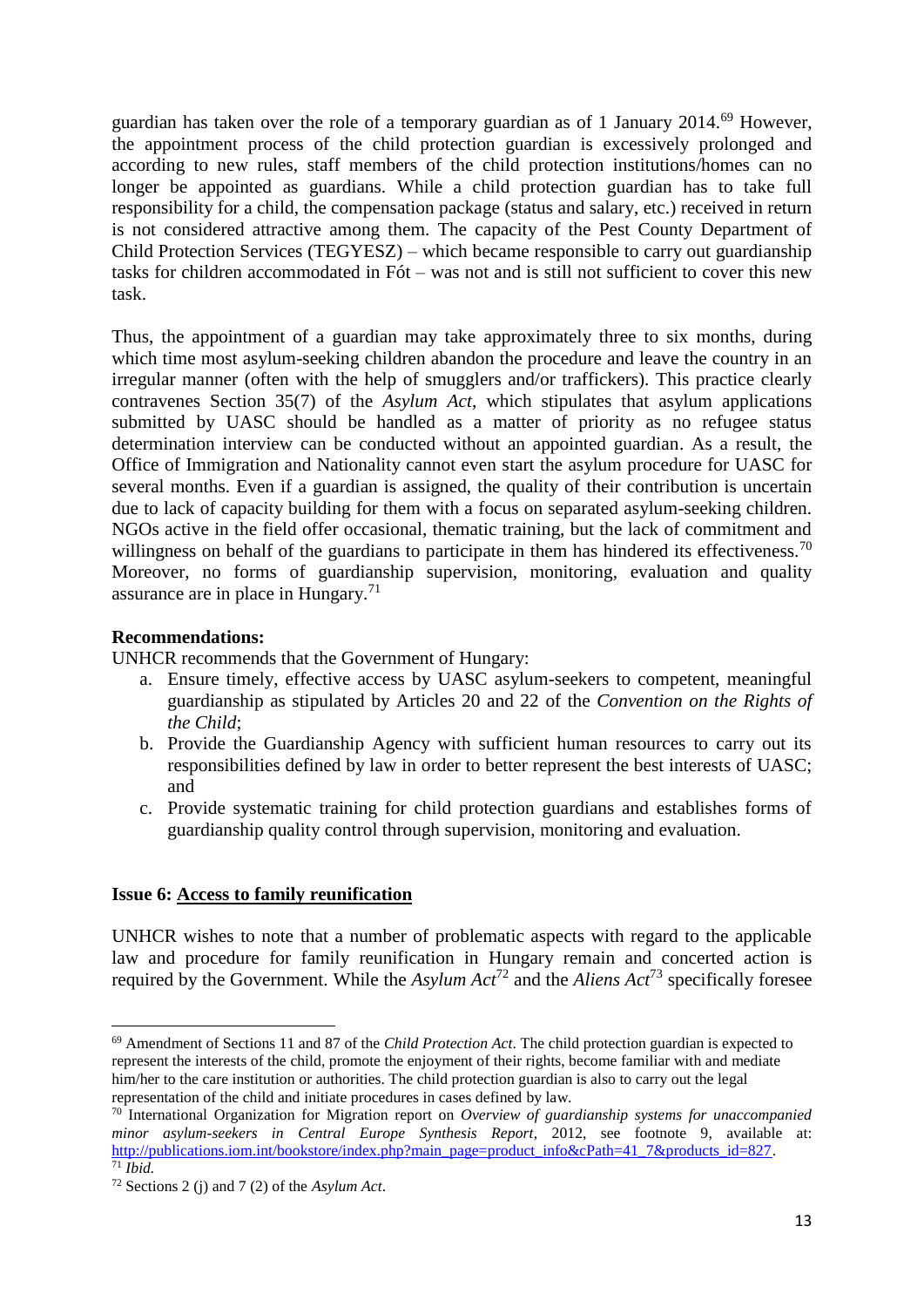and allow for family reunification of refugees, in practice, this is often beyond their reach. This is particularly true for people (e.g. Somalis) whose national passports are not accepted by the European Union and therefore cannot be issued a Hungarian visa. Since 2011, people with subsidiary protection no longer have access to family reunification under the more favourable clauses covering refugees. Moreover, the concept of "family" in Hungary is restricted to only the most immediate family members.

Even when criteria for family reunification are met, there is still space for improvements in access to information regarding the procedures, the application process and the procedures' operation in practice. As one example, the Kuria (the highest court of Hungary)<sup>74</sup> determined that due to the failure of the Hungarian consular services,<sup>75</sup> a group of applicants – family members of a former unaccompanied child – could not submit an application for family reunification within the six months deadline set by law for preferential treatment. Among others, the Kuria established that the omission of the Consulate might give reasons to have the claim examined as if it had been submitted within the six-month deadline since the failure to comply with that deadline was not attributable to the applicant.<sup>76</sup> This decision highlighted the substantial systemic problems relevant to the application process, which have been jeopardizing family reunification in Hungary.

### **Recommendations:**

UNHCR recommends that the Government of Hungary:

- a. Ensure that beneficiaries of international protection have full and effective enjoyment of their right to family reunification by improving access to information regarding the procedures (application and operation in practice);
- b. Apply the same favourable rules for family reunification to beneficiaries of subsidiary protection as to refugees;
- c. Elaborate Standard Operating Procedures for consulate officials on the proper receiving and processing of applications for family reunification in a timely manner, taking into account the specific needs of refugees; and
- d. Apply broader criteria in identifying family members who can reside in the country as a unit or, if separated, who can be admitted into the country for purposes of family reunification.

### **Issue 7: Access to health care**

**.** 

Beneficiaries of international protection face extreme difficulties in accessing health insurance entitlements. Asylum-seekers are only entitled to basic (family doctor) and emergency health care services.<sup>77</sup> If they are not covered by any social security system,<sup>78</sup>

<sup>73</sup> Section 13 (1) e)-g) of the *Aliens Act (Act II of 2007)* and Section 57 of *Government Decree 114/2007. (V.24.)* on the implementation of the *Aliens Act*.

<sup>74</sup> *Z.K. v. Office of Immigration and Nationality*: ref.no. 21.K.20.059/2011/6., Kfv. II. 37.374/2011/8; 10 February 2011 (Fejér County Court) and 9 May 2012 (Kuria).

<sup>&</sup>lt;sup>75</sup> The authorities unnecessarily delayed and suspended the procedure by first not registering the application properly and then by issuing calls to complete the files.

 $76$  The Kuria emphasized that the Consulate is not entitled to reject an application because of that being incomplete. Thus, the application should have been examined under the preferential conditions foreseen for the family reunification of refugees initiated within the six-month deadline.

<sup>77</sup> Sections 26-28 of *Government Decree 301/2007.(XI.9.).*

<sup>78</sup> *Government Decree 301/2007 (XI.9.)* on the implementation of the *Asylum Act.*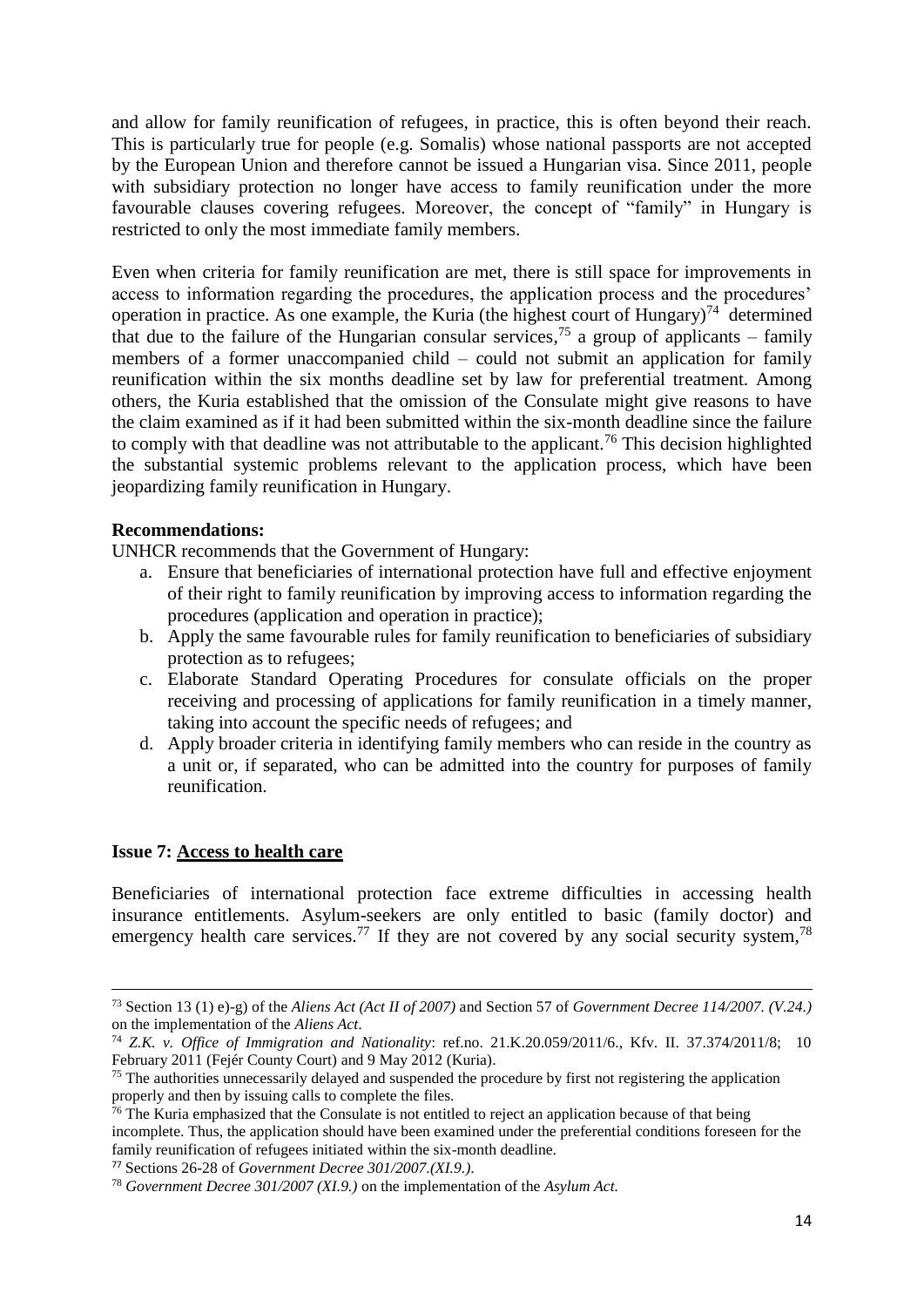refugees are entitled to health care services<sup>79</sup> for one year from the date the decision on their recognition becomes legally binding. Refugees who are enrolled in the State-run integration programme,<sup>80</sup> cannot settle their health insurance entitlement through "being in need" because their monthly income exceeds the threshold of being in need.<sup>81</sup> In this case, they could sign a contract with the National Health Insurance Fund.<sup>82</sup> However, to do so, they have to have a continuously registered permanent address for at least one year.<sup>83</sup> This precondition represents an unduly strict requirement for refugees who have often not even been within the country for a year. Without having a registered residence for one year, refugees do not account as "domestic" persons and can only cover their health insurance for around 165 EUR monthly. The cost of health care service is excessive taking into account that the maximum amount of integration support is 295 EUR/month. As a result, the majority of refugees cannot access health services.

Refugees complain about insufficient medical services<sup>84</sup> in terms of lack of interpretation services and lack of information on access to health services. Psychological services for refugees are not provided for by law. Psycho-social rehabilitation for torture victims and persons with PTSD is not covered by the Government. Currently, this service is provided on a limited basis by the NGO Cordelia Foundation.<sup>85</sup> Medical assistance for seriously mentally challenged people remains unavailable. Without access to interpretation and translation services, refugees are often unable to communicate with health professionals and be referred to the right treatment. Refugees only had access to interpretation for health-related issues in Debrecen, for which funding ended at the end of June 2015. Complaints about xenophobic or discriminatory attitudes among doctors and other staff have been reported to UNHCR. Access to dental treatment also remains a problem. <sup>86</sup> Transportation is not arranged for outpatient treatment in a hospital or other specialized medical institute (e.g. kidney dialysis), and refugees are expected to cover the cost of public transportation or taxi fees.<sup>87</sup> Access to mid-wife services is not available for mothers in the reception facilities Debrecen and Vámosszabadi.

### **Recommendations:**

1

UNHCR recommends that the Government of Hungary:

<sup>79</sup> In accordance with Sections 26-28 of the *Decree*.

<sup>&</sup>lt;sup>80</sup> Refugees not enrolled in the state integration programme are entitled to free health services, if their income is not more than the threshold for people in need (42750/34200 HUF [around 137/110 EUR] depending on whether single or in family).

<sup>81</sup> According to Section 54 (1) of *Act III on Social Assistance* the Government agency establishes social neediness in order to acquire health services of a person, in whose family the monthly income per person does not exceed 34,200 HUF (110 EUR), in case (s)he is single, the monthly income does not exceed 42,750 HUF (137 EUR).

<sup>&</sup>lt;sup>82</sup> The cost of which is currently around 22 EUR/month.

<sup>83</sup> Section 39 (2) of the Act LXXX of 1997 on the Eligibility for Social Security Benefits and Private Pensions and the Funding for These Services: That domestic person, who is not ensured and who is not entitled to health services through point a)-p) and s)-w) neither Section 13, shall pay for the health service. 3) Another condition of the obligation described in Section is 2) that the natural person has a registered residence without interruption prior to their registration.

<sup>&</sup>lt;sup>84</sup> Many residents reported that special medical needs were not met, especially of those asylum-seekers who are only entitled to emergency health care services.

<sup>&</sup>lt;sup>85</sup> Funding for these services remains insecure after 30 June 2015. The services do not cover all reception centres and no services are available in Balassagyarmat and Vámosszabadi.

<sup>&</sup>lt;sup>86</sup> Especially for those accommodated in Debrecen and Balassagyarmat.

<sup>&</sup>lt;sup>87</sup> With the exception of the reception facility in Vámosszabadi where camp management organizes transport to hospitals.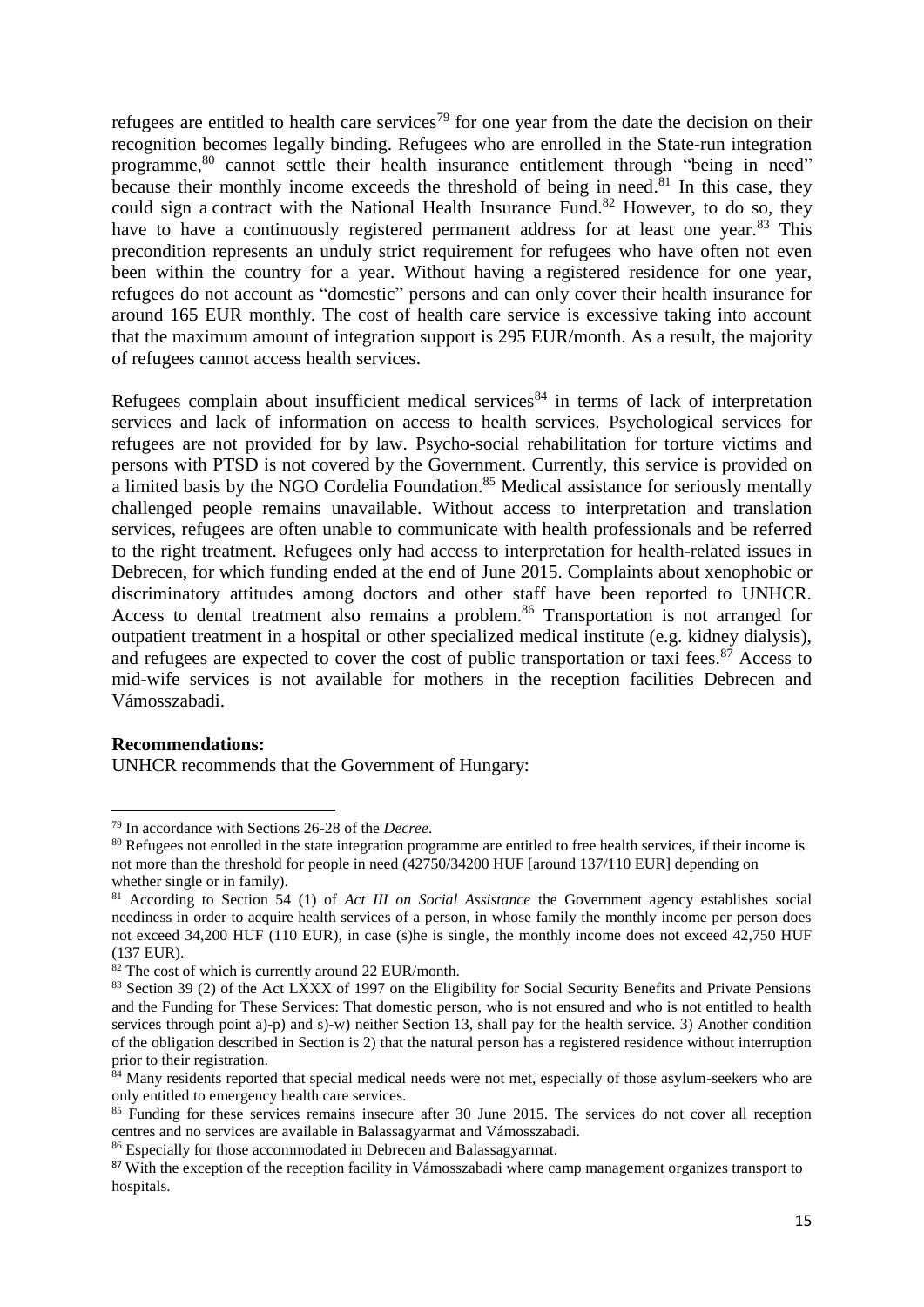- a. Provide targeted medical and psychosocial care to asylum-seekers and refugees in the reception facilities, including access to interpretation; and
- b. Ensure that all beneficiaries of international protection can have effective access to free health services in practice and that access to health care and services in Hungary is ensured by law and in practice, fully taking into account the special circumstances and needs of refugees.

## **Issue 8: Prevention of Statelessness**

UNHCR wishes to note with concern that although domestic legislation on nationality includes some safeguards against statelessness at birth, several gaps remain. Currently, the *Act on Hungarian Citizenship* contains a safeguard against statelessness for children born stateless in the country to stateless parents with domicile in Hungary. Children born stateless because their parents are unable to pass on their nationality may acquire Hungarian nationality through a declaration if the child had domicile in the country at the time of birth and has had five years of domicile in the country prior to the declaration. Children born stateless who do not have domicile in the country or whose stateless parents are without domicile will remain stateless because the current safeguards in the law do not address their situation.

## **Recommendation:**

UNHCR recommends that the Government of Hungary:

a. Ensure that the *Act on Hungarian Citizenship* provides adequate safeguards against statelessness at birth, in line with the *1961 Convention on the Reduction of Statelessness*.

**Human Rights Liaison Unit Division of International Protection UNHCR September 2015**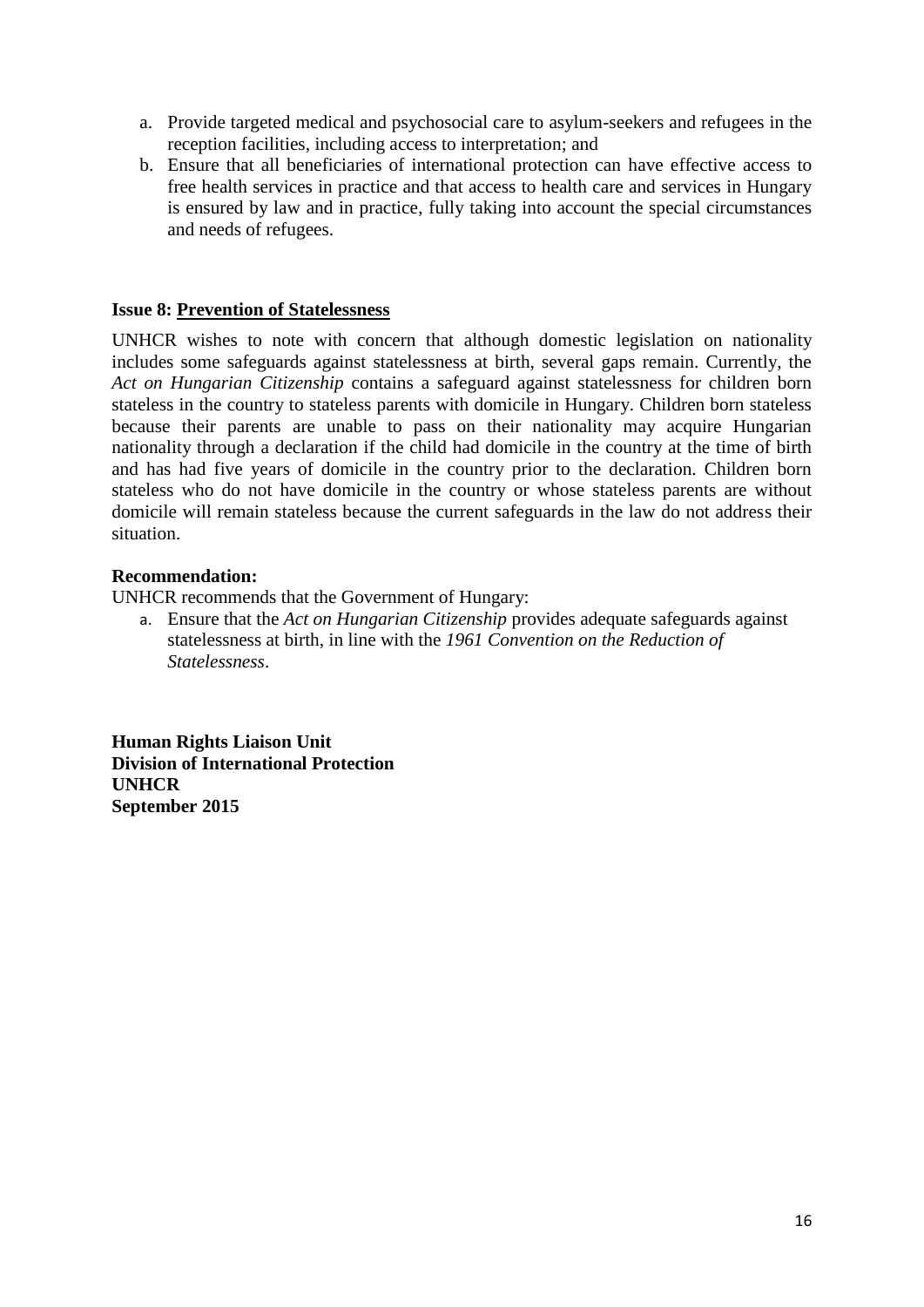# **ANNEX**

## **Excerpts of Recommendations from the 1st cycle Universal Periodic Review, Concluding Observations from UN Treaty Bodies and Recommendations of Special Procedures mandate holders**

### **HUNGARY**

We would like to bring your attention to the following excerpts from the 1st cycle UPR recommendations, UN Treaty Monitoring Bodies' Concluding Observations and recommendations from UN Special Procedures mandate holders' reports relating to issues of interest and persons of concern to UNHCR with regards to Hungary.

### **I. Universal Periodic Review**

1

| Recommendation <sup>88</sup>                                            | Recommending        | Position <sup>89</sup> |
|-------------------------------------------------------------------------|---------------------|------------------------|
|                                                                         | State/s             |                        |
| <b>Asylum</b>                                                           |                     |                        |
| 94.31. Establish and implement a comprehensive integration strategy for | Poland              | Supported              |
| an early-stage integration of migrants, refugees and asylum-seekers.    |                     |                        |
| 94.111. Proceed to forced expulsions only in strict compliance with     | Switzerland         | Supported              |
| international and regional standards                                    |                     |                        |
| 94.112. Improve the living conditions of asylum-seekers.                | Islamic Republic of | Supported              |
|                                                                         | Iran                |                        |
| 94.113. Step up efforts directed towards the improvement of conditions  | <b>Belarus</b>      | Supported              |
| and treatments of asylum-seekers and refugees.                          |                     |                        |
|                                                                         |                     |                        |
| 95.27. Establish adequate mechanisms to identify potential asylum-      | <b>Brazil</b>       | Noted <sup>90</sup>    |
| seekers in border procedures; undertake measures aimed at avoiding      |                     |                        |
| prolongation of administrative detention of asylum-seekers and at       |                     |                        |

<sup>88</sup> All recommendations made to Hungary during its 1st cycle UPR can be found in: "Report of the Working Group on the Universal Periodic Review: Hungary," A/HRC/18/17, 11 July 2011, available at:

For the second part: see the answers regarding recommendations 95.25 and 26.

[http://www.ohchr.org/EN/HRBodies/UPR/PAGES/HUSession11.aspx.](http://www.ohchr.org/EN/HRBodies/UPR/PAGES/HUSession11.aspx)

**<sup>89</sup>** Hungary's views and replies can be found in the Addendum, A/HRC/18/17/Add.1, 14 September 2011, available at: [http://www.ohchr.org/EN/HRBodies/UPR/PAGES/HUSession11.aspx.](http://www.ohchr.org/EN/HRBodies/UPR/PAGES/HUSession11.aspx)

<sup>90</sup> Addendum 95.27: "For the first part of the recommendation: The Hungarian Government firmly believes that adequate mechanisms are in place in Hungary to identify potential asylum-seekers in border procedures. According to the Act on the Entry and Stay of Third Country Nationals (Act II of 2007) in Hungary escorting back at the border and return cannot be ordered and carried out to a country which cannot be considered as a safe country of origin or a safe third country (in accordance with the principle of non-refoulement). Conformity with this principle and access to the asylum procedure is regularly monitored by the Hungarian Helsinki Committee, a non-governmental organization in accordance with a tripartite border monitoring agreement between the Hungarian Police, the UNHCR Regional Representation in Central Europe and the Committee. Third country nationals have the right to apply for asylum at any time during their presence in Hungary and legal provisions ensure that their application is forwarded to the competent authority without delay.

For the third part: The Government of Hungary is constantly striving to ameliorate the living conditions of asylum seekers and refugees. It is worth noting that persons granted international protection in Hungary (refugees and beneficiaries of subsidiary protection) enjoy the same rights as Hungarian nationals with a few exceptions, and also receive special benefits and support. The living conditions provided for asylum seekers comply with the relevant EU legislation, the Reception Conditions Directive (2003/9/EC). Furthermore the Ministry of Interior supports projects aiming to better the living conditions of both persons granted international protection and asylum seekers using the sources of the European Refugee Fund to complement national actions."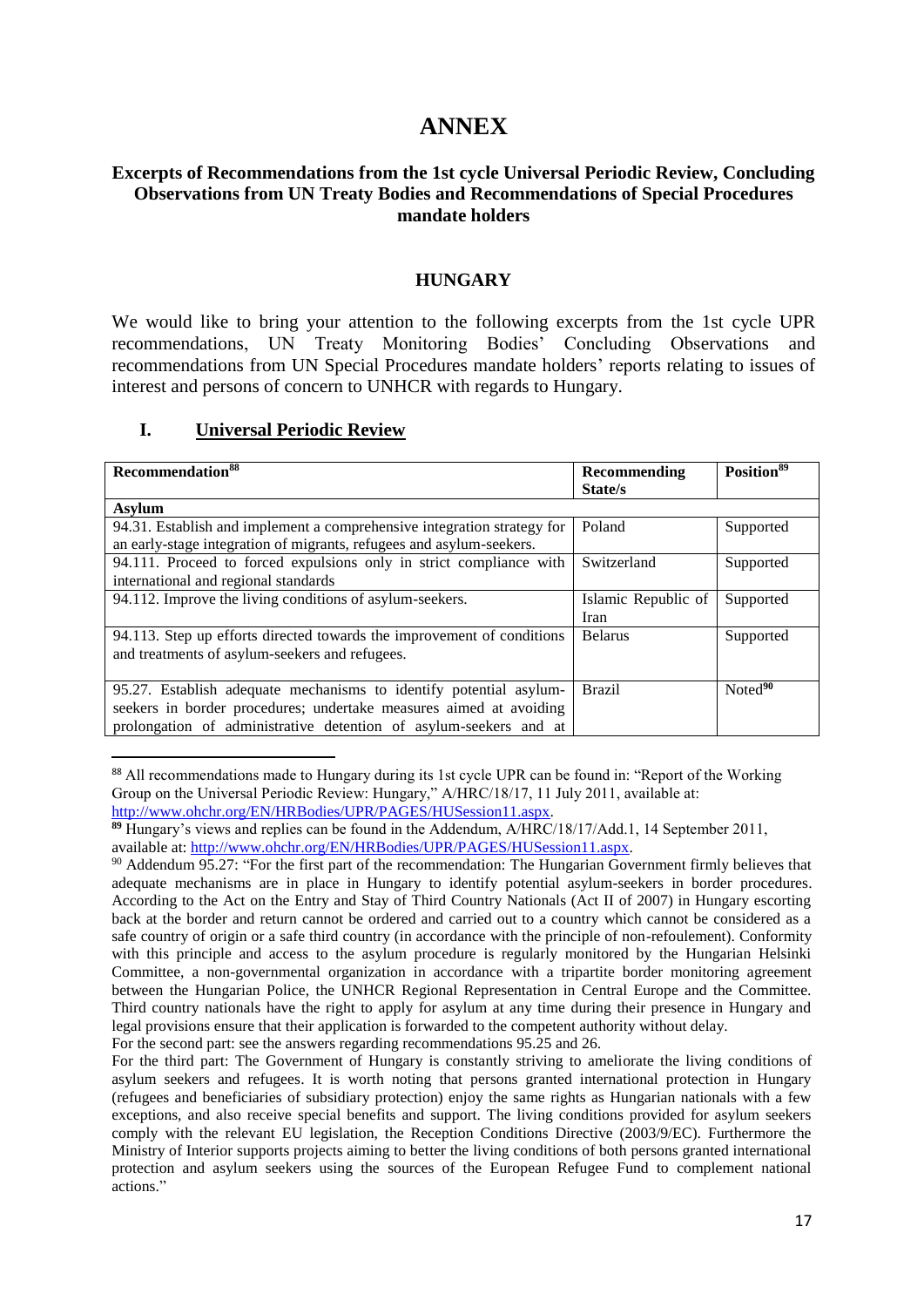| improving the living conditions and treatment of asylum-seekers and     |                   |                     |
|-------------------------------------------------------------------------|-------------------|---------------------|
| refugees.                                                               |                   |                     |
|                                                                         |                   |                     |
| 95.28. Recognize and guarantee the human rights of all foreigners,      | Ecuador           | Noted <sup>91</sup> |
| independent and regardless of their migratory status.                   |                   |                     |
| <b>Detention</b>                                                        |                   |                     |
| 95.25. Reduce to the minimum possible administrative detention of       | Mexico            | Noted $92$          |
| migrants, asylum-seekers and refugees, and only use it in exceptional   |                   |                     |
| cases.                                                                  |                   |                     |
| 95.26.<br>Take all relevant measures to avoid prolongation of           | Czech Republic    | Noted <sup>93</sup> |
| administrative detention of asylum-seekers during which the freedom of  |                   |                     |
| movement is considerably restricted.                                    |                   |                     |
|                                                                         |                   |                     |
| Racism, xenophobia and hate crimes                                      |                   |                     |
| 94.29. Establish as soon as possible a plan of action to prevent racist | Switzerland       | Supported           |
| attacks, so that members of vulnerable groups, including Roma, can live |                   |                     |
| in safety and dignity                                                   |                   |                     |
| 94.44. Intensify measures to tackle extremism and discrimination        | Australia         | Supported           |
| against religious and ethnic minority groups, including the Roma people |                   |                     |
| 94.45. Continue to take necessary measures to combat racism and hate    | Palestine         | Supported           |
| crimes                                                                  |                   |                     |
| 94.46. Take effective measures to curb racial hatred and discrimination | Bangladesh        | Supported           |
| against the Roma population                                             |                   |                     |
| 94.47. Take concrete measures to prevent and combat violence against    | Republic of Korea | Supported           |

<sup>&</sup>lt;sup>91</sup> Addendum 95.28: "The basic guarantee of the respect of the human rights of foreigners is in the Constitution of Hungary that requires respect of human rights of all persons regardless of their nationality. Furthermore the EU acquis (first and foremost the EU Charter of Fundamental Rights) and the international human rights instruments acceded to by Hungary (such as the European Convention of Human Rights and the International Covenant on Civil and Political Rights) also guarantee human rights to all persons therefore these rights are granted by Hungary to all persons regardless of their nationality.

**.** 

Respect for human rights is ensured at all stages of the asylum and the aliens policing procedure. Special rules are relevant to the procedures and the reception of persons with special needs providing more favourable treatment for them. Hungary is one of those few Member States of the European Union that provides protection in the form of a separate, autonomous legal status for both stateless persons and victims of trafficking while detailed rules provide protection for unaccompanied minors – with this setting an example for other counties."

<sup>92</sup> Addendum 95.25: "In compliance with the Return Directive (2008/115/EC) the Act on the Entry and Stay of Third Country Nationals in Hungary (Act II of 2007) as modified by the Act CXXXV of 2010 ensures that the administrative detention of third country nationals can only be ordered in the cases set out in national law and only unless other sufficient but less coercive measures can be applied effectively in a specific case The same Act stipulates that detention shall be immediately terminated when its ground ceases to exist, and its implementing decree provides that the authority ordering the detention shall endeavour to ensure that the detention is ordered for the shortest period possible. The legality of the detention is ensured by continuous judicial control: the aliens policing authority can only order detention for a maximum of 72 hours and the prolongation of the detention have to be decided by a court. In accordance with the Return Directive the term of administrative detention (of third country nationals) amounts to a maximum of 6 months that can be prolonged by the court with a maximum of 6 months in certain cases laid down in national law. Furthermore the Prosecution Service also has the possibility to examine the legality of the infringement of personal freedom. It is worth noting that persons recognised as refugees in Hungary cannot be placed in administrative detention."

 $93$  Addendum 95.26: "The general rules of administrative detention are described above – those are also relevant in case of the detention of asylum seekers. However in their case detention is immediately terminated where the person concerned is granted international protection as its legal basis and its aim is extinguished. Besides the general guarantees the aim that the administrative detention of asylum seekers is reduced to the shortest period possible is ensured by the provision that requires the prioritisation of the examination of the applications of international protection lodged by detained persons. Where the reason of the detention is the so-called Dublin procedure (according to Regulation 343/2003/EC) the Hungarian authority always requests an urgent reply in order to speed up the procedure. In order to avoid the unnecessary detention of asylum seekers the Hungarian law stipulates that an asylum seeker shall not be held in detention for the sole reason that he/she is an asylum seeker."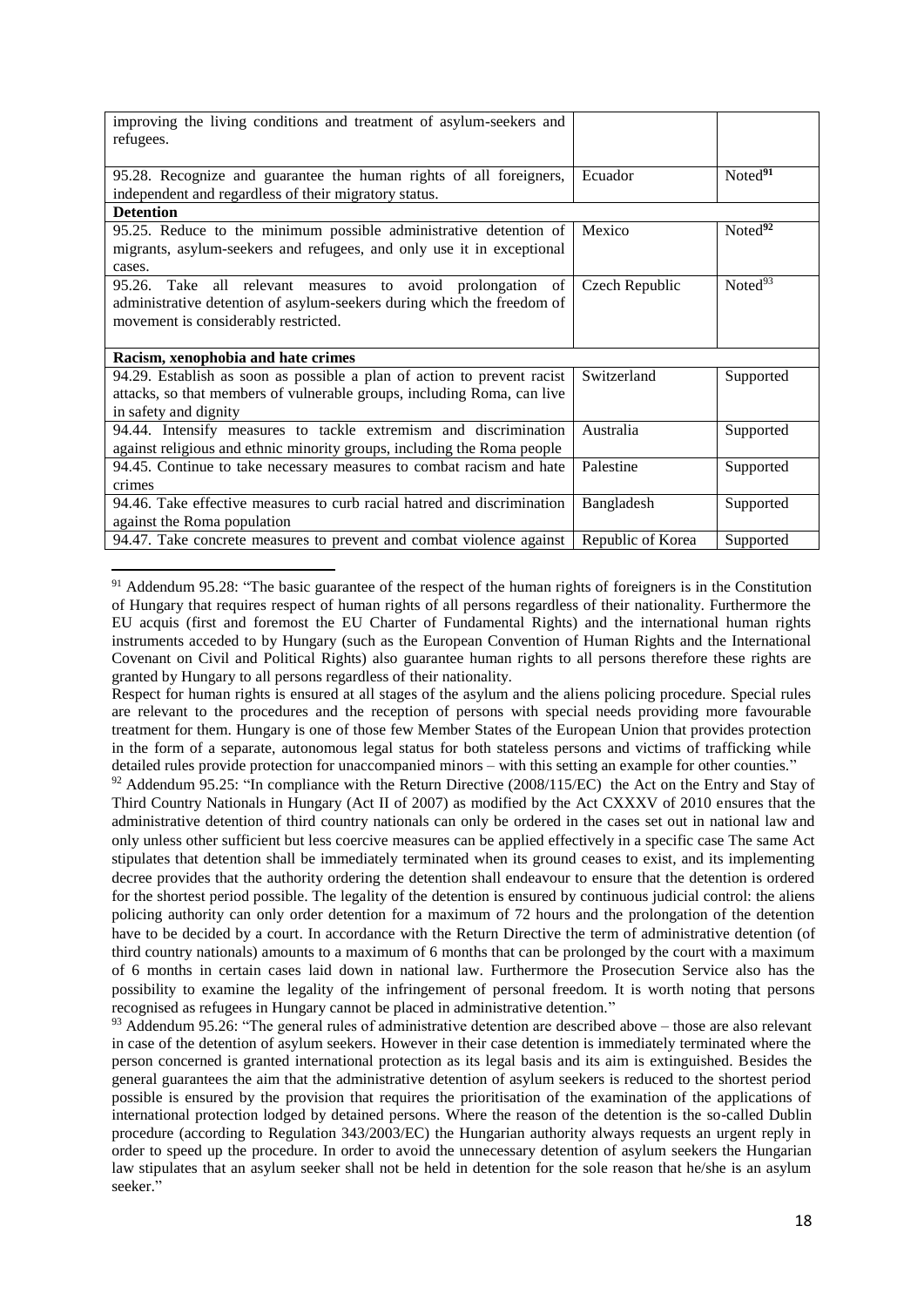| members of other minorities and vulnerable groups, especially racially<br>motivated hate crimes against and discrimination of the Roma and to<br>promote their integration into society                                                                                                                                                                                    |                        |           |
|----------------------------------------------------------------------------------------------------------------------------------------------------------------------------------------------------------------------------------------------------------------------------------------------------------------------------------------------------------------------------|------------------------|-----------|
| 94.53. Make efforts to actively combat homophobic, anti-Semitic and<br>anti Roma rhetoric, including by ensuring law enforcement and judicial<br>authorities are made aware of guidelines on identifying and<br>investigating racially motivated crime                                                                                                                     | United Kingdom         | Supported |
| 94.54. Strengthen the implementation of non-discrimination and hate<br>crime legislation by continuing to monitor incidents; by ensuring that<br>racially motivated violence is fully and effectively investigated; and by<br>implementing measures to encourage Roma and other victims to report<br>hate crimes and to ensure their protection from reprisal when they do | Thailand               | Supported |
| 94.55. Continue its efforts to achieve full social integration of<br>minorities, especially the Roma and take urgent measures to combat and<br>prevent racist incidents and hate crimes                                                                                                                                                                                    | Uruguay                | Supported |
| 94.81. Ensure that racially motivated violence and other hate crimes are<br>fully and effectively investigated and that those responsible are<br>prosecuted under the laws providing for sanctions which reflect the<br>gravity of the human rights abuses                                                                                                                 | Indonesia              | Supported |
| 94.82.<br>Introduce<br>professional<br>capacity-building<br>training,<br>and<br>cooperation for law enforcement and judicial authorities to identify and<br>address racially motivated crimes                                                                                                                                                                              | Norway                 | Supported |
| 94.83. Ensure that victims of hate crimes have access to assistance and<br>protection, including counselling and legal assistance                                                                                                                                                                                                                                          | Austria                | Supported |
| 94.84. Ensure adequate training for the police and judiciary to promptly<br>and effectively deal with hate crimes                                                                                                                                                                                                                                                          | Austria                | Supported |
| 94.85. Ensure training for police officers, prosecutors and judges in<br>order to ensure that they can recognize, investigate and prosecute hate<br>crimes                                                                                                                                                                                                                 | Canada                 | Supported |
| Ratification of OP-CAT                                                                                                                                                                                                                                                                                                                                                     |                        |           |
| 94.1. Continue the process of ratifying OP-CAT                                                                                                                                                                                                                                                                                                                             | Czech Republic         | Supported |
| 94.2. Consider ratifying OP-CAT                                                                                                                                                                                                                                                                                                                                            | <b>Brazil</b>          | Supported |
| 94.3. Ratify OP-CAT                                                                                                                                                                                                                                                                                                                                                        | Afghanistan            | Supported |
| 94.4. Proceed with the ratification of the Optional Protocol to the<br>Convention against Torture and Other Cruel, Inhuman or Degrading<br>Treatment or Punishment without delay                                                                                                                                                                                           | Denmark                | Supported |
| <b>Trafficking in persons</b>                                                                                                                                                                                                                                                                                                                                              |                        |           |
| 94.68. Rehabilitate and socially integrate women and girl victims of<br>trafficking.                                                                                                                                                                                                                                                                                       | Republic of Iran       | Supported |
|                                                                                                                                                                                                                                                                                                                                                                            |                        |           |
| 94.69. Investigate the causes of human trafficking and compile<br>statistical data on the subject in order to find the most effective means to<br>combat this phenomenon.                                                                                                                                                                                                  | Honduras               | Supported |
| 94.70. Take further measures for the rehabilitation and social integration<br>of women and girls who are victims of trafficking,                                                                                                                                                                                                                                           | Azerbaijan             | Supported |
| 94.71. Strengthen measures for the rehabilitation and social integration<br>of women and girls victims of trafficking.                                                                                                                                                                                                                                                     | <b>Brazil</b>          | Supported |
| 94.72. Increase efforts to effectively prevent trafficking in women and<br>girls for sexual exploitation and domestic servitude and take measures<br>for rehabilitation and social integration of women and girls who are<br>victims of trafficking.                                                                                                                       | Republic of<br>Moldova | Supported |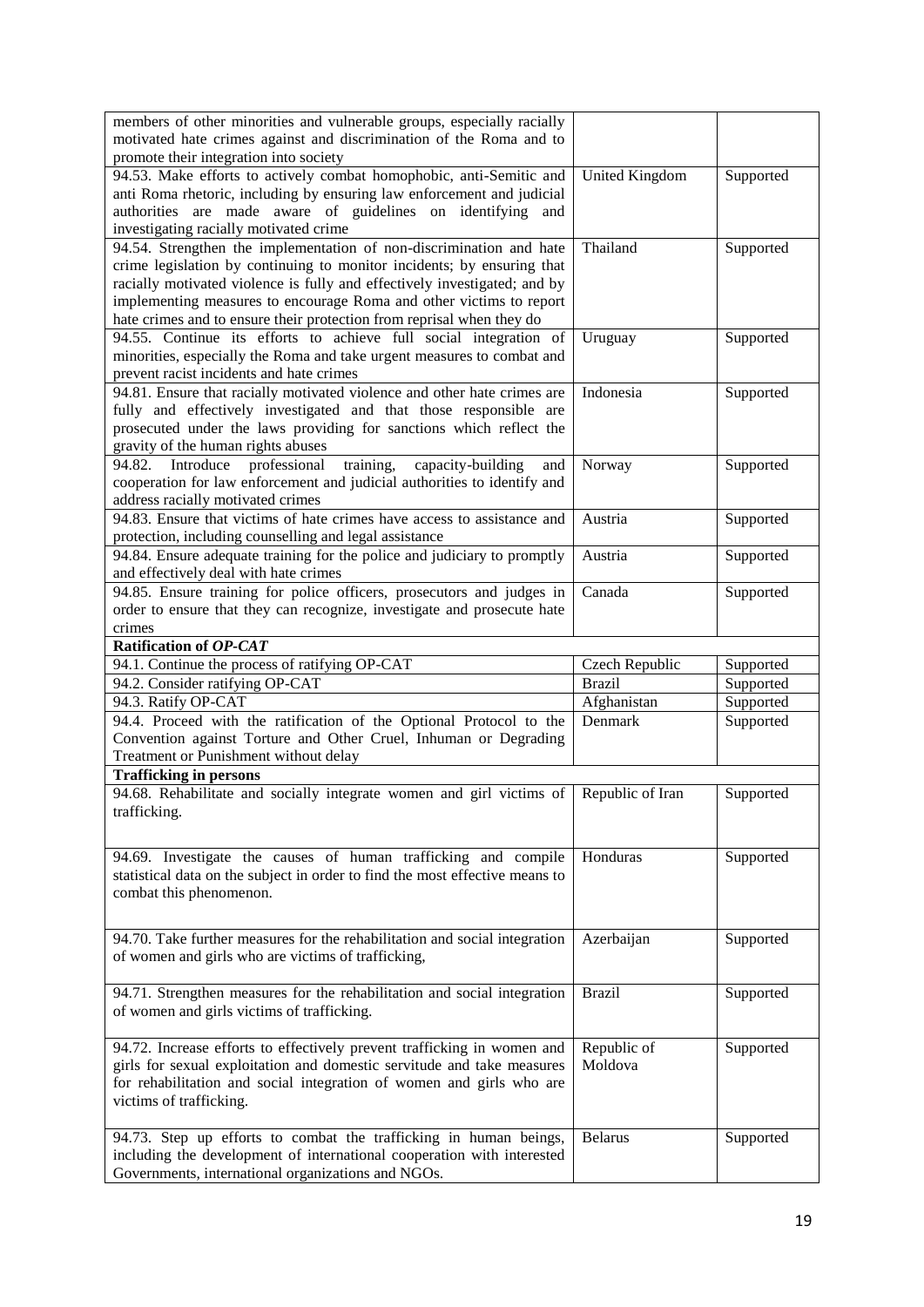| 94.74. Consider the question of toughening the criminal liability for<br>trafficking in human beings.                                                                                                                                              | <b>Belarus</b>                                             | Supported           |
|----------------------------------------------------------------------------------------------------------------------------------------------------------------------------------------------------------------------------------------------------|------------------------------------------------------------|---------------------|
| 94.75. Adopt measures to collect disaggregated data on the phenomenon<br>of human trafficking and adopt and implement policies to address it.                                                                                                      | Egypt                                                      | Supported           |
| <b>Discrimination</b>                                                                                                                                                                                                                              |                                                            |                     |
| 94.12. Ensure that the cardinal laws, resulting from the new<br>Fundamental Law, do not contain provisions that discriminate against<br>people with disabilities, women and LGBT people.                                                           | United Kingdom of<br>Great Britain and<br>Northern Ireland | Supported           |
| 94.13. Strengthen hate crimes laws to protect against violence motivated<br>by gender identity, sexual orientation and intolerance, and implement<br>public awareness campaigns to include law enforcement officials and to<br>combat intolerance. | United<br><b>States</b><br>of<br>America                   | Supported           |
| 94.30. Introduce the necessary measures to ensure full respect for the<br>rights of persons with disabilities and women, as well as persons with a<br>different sexual orientation.                                                                | Switzerland                                                | Supported           |
| 94.52. Confirm its commitment to equality and non-discrimination by<br>explicitly prohibiting any discrimination on grounds of sexual<br>orientation and gender identity.                                                                          | France                                                     | Supported           |
| 95.10. Draft and implement a fully comprehensive law on gender<br>equality and a law on combating gender violence.                                                                                                                                 | Spain                                                      | Noted <sup>94</sup> |
| 95.11. Adopt a comprehensive gender equality law that contains a<br>definition of discrimination against women in accordance with<br>CEDAW.                                                                                                        | <b>Netherlands</b>                                         | Noted <sup>95</sup> |

# **II. Treaty Bodies**

### **Committee on the Elimination of Discrimination against Women**

Concluding Observations, 28 March 2013, [CEDAW/C/HUN/CO/7-8](http://tbinternet.ohchr.org/_layouts/treatybodyexternal/Download.aspx?symbolno=CEDAW%2fC%2fHUN%2fCO%2f7-8&Lang=en)

### **Violence against women**

**.** 

20. While welcoming the announcement of the State party that it would criminalize domestic violence in the Criminal Code, the Committee remains concerned about the lack of specific provisions related to other forms of violence, such as economic and psychological violence and stalking. The Committee notes the Act LXXII of 2009 on restraining orders related to violence between relatives and is concerned that such orders are not provided on a long-term basis and do not cover relationships between unmarried partners. The Committee is also concerned about the lack of information on the number of investigations, prosecutions and

<sup>&</sup>lt;sup>94</sup> **Addendum 95.10**: "Act CXXV of 2003 on Equal Treatment and the Promotion of Equal Opportunities protects women against discrimination, as well as guarantees their equal treatment."

<sup>&</sup>lt;sup>95</sup> **Addendum 95.11:** "This recommendation is not relevant since Hungarian legislation and judicial practice comply with international conventions, including CEDAW."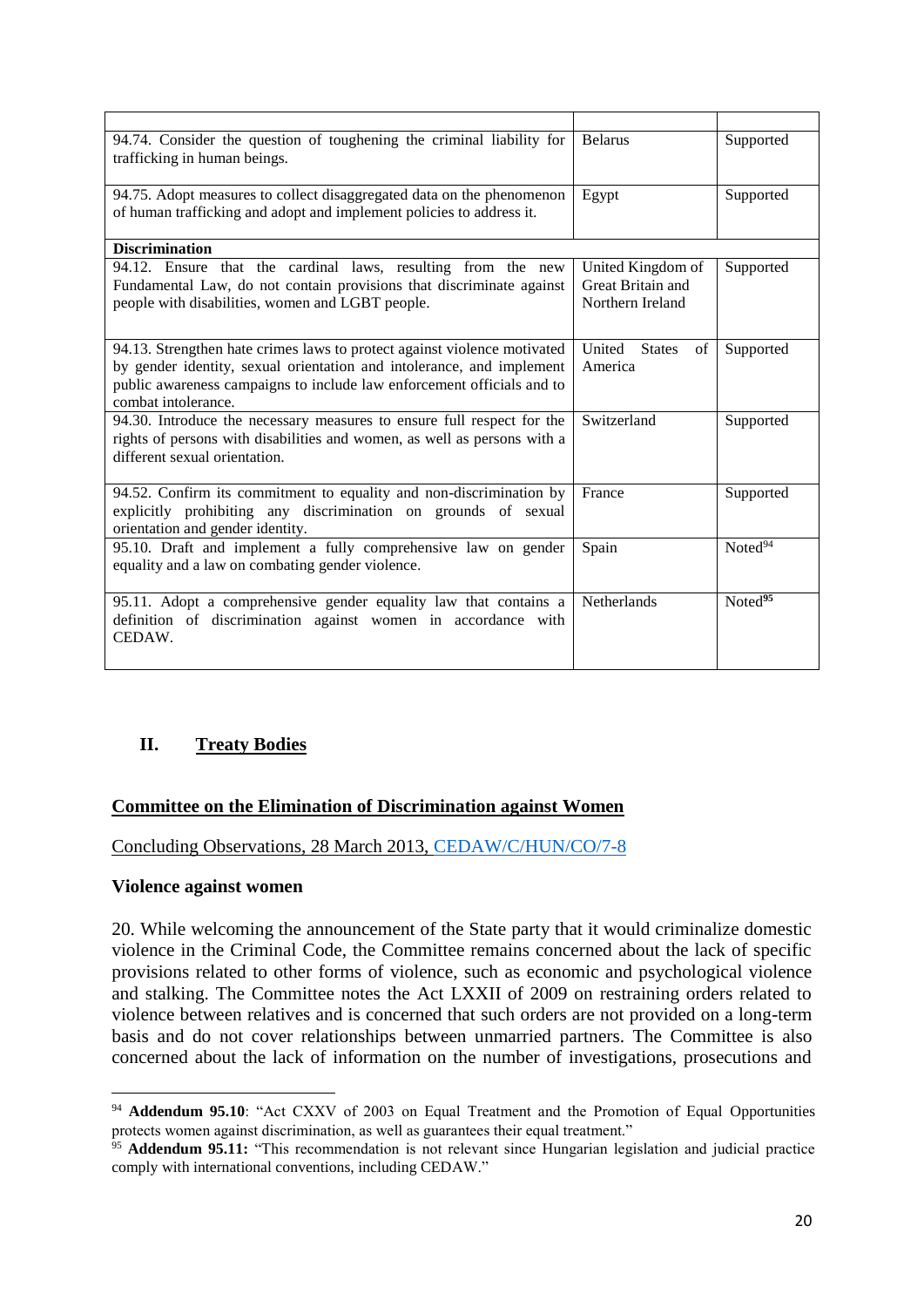convictions in cases of violence against women, as well as about inefficiencies of the redress mechanism for victims of violence. The Committee is also concerned about the insufficient number of shelters specifically dedicated to women victims of violence. The Committee is further concerned about the lack of information on different types of violence against women with disabilities, Roma women and older women, as well as the absence of specific measures to prevent violence against them. While noting the new provisions on rape in the Criminal Code, the Committee remains concerned about the use of violence, threats and coercion, which continue to be elements of the statutory definition of rape rather than the lack of voluntary consent by the victim. The Committee is further concerned that rape cases are underreported due to inadequate health care providers support to women victims of rape and provision of medical and forensic examination.

21. **In accordance with its general recommendation No. 19 (1992) on violence against women and the recommendations contained in its previous concluding observations, the Committee urges the State party to:** 

**(a) Adopt a law on domestic violence and criminalize different types of violence against women, including economic and psychological violence and stalking;** 

**(b) Amend its legislation concerning restraining orders with a view to providing adequate protection to victims in all types of cohabitation and extend the duration of restraining orders;** 

**(c) Provide mandatory training to the legal profession on the strict application of legal provisions dealing with violence against women and train police officers on standardized procedures to deal with women victims of violence;** 

**(d) Provide adequate assistance and protection to women victims of violence and their children, by increasing the number and capacity of State-supported shelters, specifically those dedicated to women victims of violence, and adequate geographical distribution, as well as by strengthening cooperation with and funding to NGOs providing shelter, assistance, support and rehabilitation to victims;** 

**(e) Encourage women to report acts of domestic and sexual violence, by destigmatizing victims and raising awareness of the criminal nature of such acts;** 

**(f) Collect statistical data on all forms of violence against women disaggregated by sex and age and on the relationship between the victims and the perpetrators in cases of domestic and sexual violence against women;** 

**(g) Amend its Criminal Code to ensure that rape is defined on the basis of the lack of voluntary consent of the victim;** 

**(h) Ensure appropriate and easily accessible health-care services for women victims of rape combined with immediate medical and forensic examination to collect the evidence needed for prosecution of perpetrators; and**

**(i) Ratify as soon as possible the Council of Europe Convention on preventing and combating violence against women and domestic violence.** 

### **Trafficking and exploitation of prostitution**

22. While noting the more comprehensive definition of trafficking in human beings in the Criminal Code and the adoption of a national mechanism for identification of victims, the Committee remains concerned about the insufficient number of shelters for women who are victims of trafficking and their limited access to justice and to adequate remedies, including compensation. The Committee observes with concern the information on stigmatization of the children victims of sexual exploitation. The Committee is also concerned about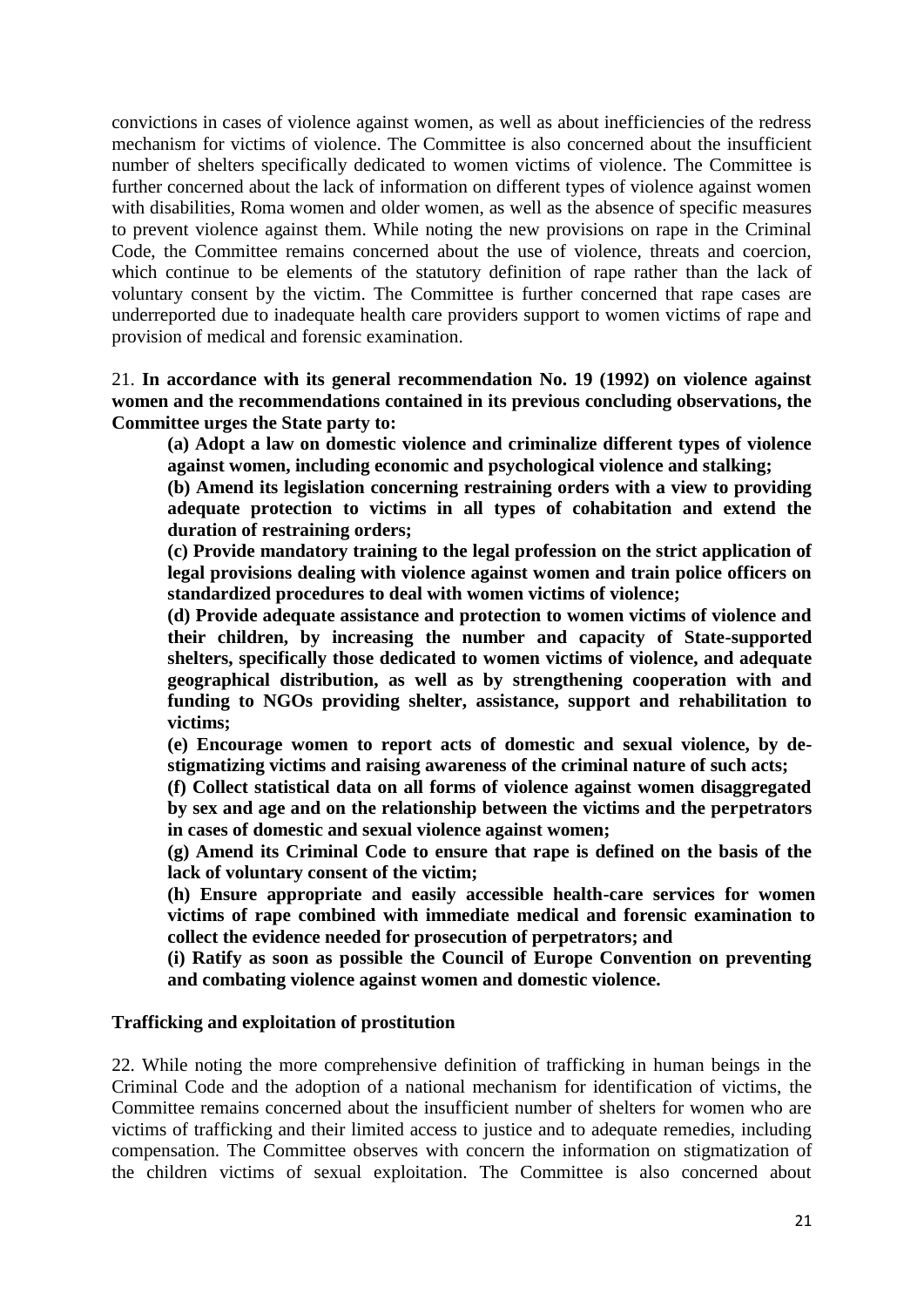discrimination against women sex workers and the lack of State party's action aimed at ensuring safe working conditions and exit programmes for those wishing to leave this activity.

## 23. **The Committee recommends that the State party:**

**(a) Consider including in its new strategy against trafficking in human beings for the period 2013–2016 measures to address the root causes of trafficking in women and girls;**

**(b) Increase the number of State-run temporary shelters for women victims of trafficking and enhance the responsiveness of territorial centres to their needs;** 

**(c) Provide adequate assistance and protection to all women victims of trafficking in human beings, including by ensuring legal aid for victims and their reintegration into the society;** 

**(d) Ensure that children in prostitution are not treated as offenders but as victims; and** 

**(e) Adopt measures aimed at preventing discrimination against sex workers and ensure that legislation on their right to safe working conditions is guaranteedat national and local levels.** 

**(f) Ratify the Council of Europe Convention on Action against Trafficking in Human Beings (2005).**

### **Disadvantaged groups of women**

36. The Committee is deeply concerned that women belonging to ethnic minorities, such as Roma women and women with disabilities, are subjected to multiple discrimination and exclusion, in the absence of a comprehensive plan of action aimed at protecting their rights and improving their living conditions. It notes with concern that Roma women are disproportionately affected by poverty and a low standard of living and that they have limited access to health services, education and employment, especially in rural areas. The Committee is also concerned about the lack of disaggregated data on the situation of Roma women, women with disabilities, older women and refugee women. It also notes with concern that asylum-seeking and migrant women in reception centres receive inadequate assistance and are often confined to such centres for prolonged periods.

### 37. **The Committee urges the State party to:**

**(a) Include specific components in public policies and budgets to address the needs of women belonging to minorities, including Roma women and women with disabilities, in order to eliminate all forms of discrimination against them; (b) Ensure that migrant and asylum-seeking women receive adequate assistance and are not subjected to prolonged administrative detention, and that they benefit from integration policies as well as family reunification measures; and (c) Collect disaggregated data on the situation of women facing multiple forms of discrimination, in particular older women, women with disabilities, women belonging to minorities, including Roma women.**

# **Committee on the Rights of the Child**

Concluding Observations, 14 October 2014, [CRC/C/HUN/CO/3-5](http://docstore.ohchr.org/SelfServices/FilesHandler.ashx?enc=6QkG1d%2fPPRiCAqhKb7yhsnHFwMhaZ6UbkZijXRImgYBUerx14%2fpljDwTZuM1h%2bdsZQ8cUZpbv04sds%2bJj6dXLS%2b0j2Oa%2bqeLHjiq0RMqhWno0UuJ2FfrAAlNgTqz7YrQ)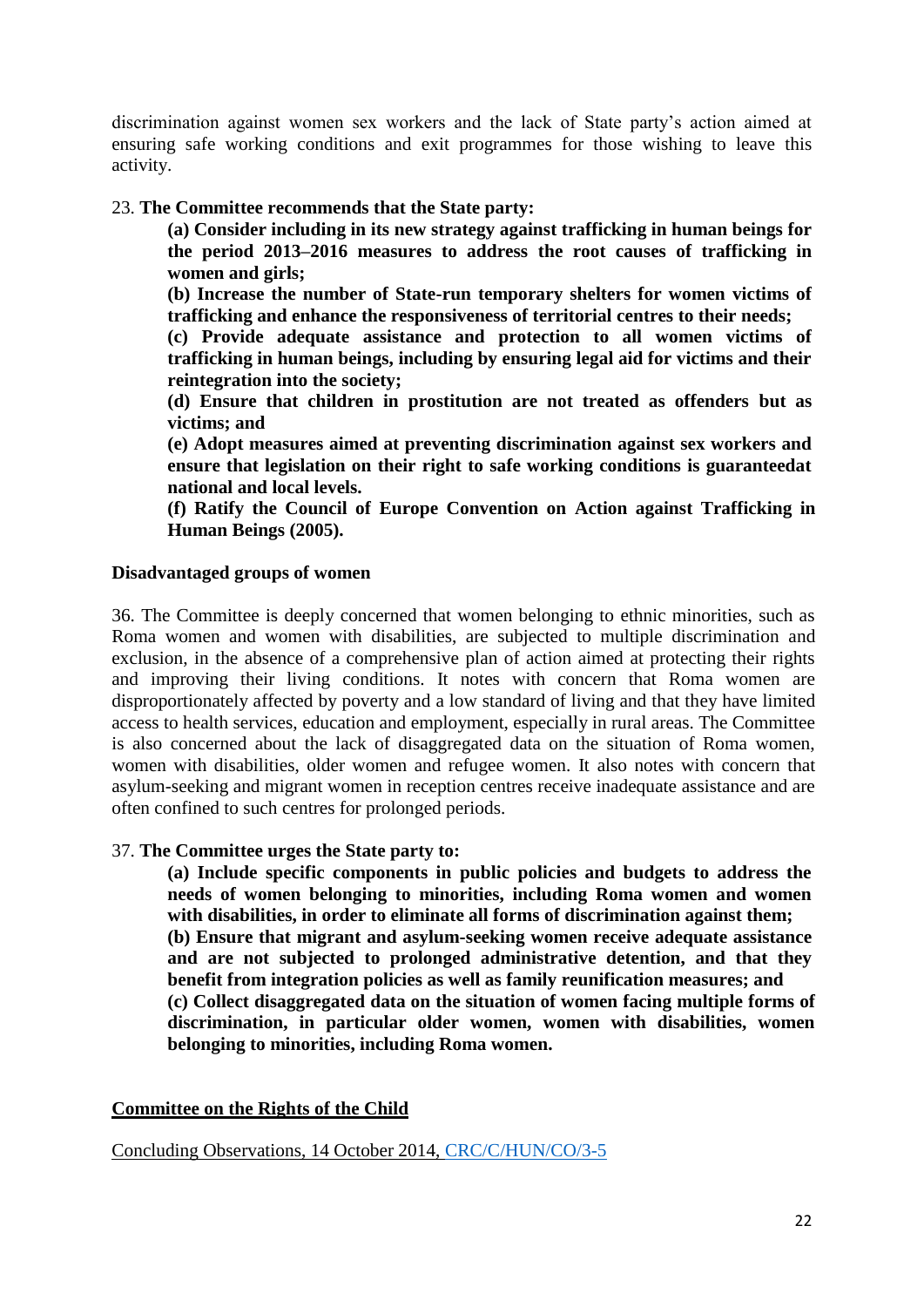### **Non-discrimination**

The Committee notes that Act C of 2012 criminalizes acts that are racially motivated, and acknowledges programmes and projects to promote tolerance among schoolchildren. However, the Committee is concerned about the still-prevalent discriminatory attitude of the public against children in marginalized and disadvantaged situations —such as children with disabilities, children living in family forms other than heterosexual marriage, children belonging to ethnic or religious minorities, children with different sexual identities, and migrant and unaccompanied children — which has been exacerbated by the economic crisis and poverty. Furthermore, the Committee is concerned about the intrinsic gender stereotypes in the society, which have a significant negative effect on girls.

**The Committee urges the State party to implement its laws that prohibit discrimination against categories of children in marginalized and disadvantaged situations, such as children with disabilities, children born out of wedlock or living with same - sex parents, children belonging to the Roma or Jewish minorities, migrant and unaccompanied children, lesbian , gay, bisexual, transgender or intersex children, and girls, and to take measures to educate the public about equality and non-discrimination and to expand its programmes in schools. The Committee further recommends that the State party include information in its next periodic report on measures and programmes relevant to the Convention and undertaken by the State party in follow-up to the Durban Declaration and Programme of Action adopted at the 2001 World Conference against Racism, Racial Discrimination, Xenophobia and Related Intolerance as well as the outcome document adopted at the 2009 Durban Review Conference.**

# **Asylum-seeking, unaccompanied and refugee children**

The Committee welcomes the 2013 amendments to Act LXXX of 2007 on Asylum, which states that the detention of asylum seekers can only be ordered in exceptional cases as a measure of last resort. Nevertheless, the Committee is concerned about reports of the administrative detention of children, in particular in jails for aliens. The Committee is also concerned that the methods used for assessing the age of unaccompanied minors focus only on physical aspects.

**The Committee recommends that the State party ensure that asylum - seeking, unaccompanied and migrant children are not administratively detained under any circumstance. It also recommends that age assessment tests take into account all aspects, including the psychological and environmental aspects, of the person under assessment.**

# **Committee on the Rights of the Child**

Concluding Observations, *Optional Protocol to the Convention on the Rights of the Child on the Involvement of Children in Armed Conflict* (3 November 2014) [CRC/C/OPAC/HUN/CO/1](http://docstore.ohchr.org/SelfServices/FilesHandler.ashx?enc=6QkG1d%2fPPRiCAqhKb7yhsq3bGBgj7nnUgqOo%2fynBtO%2b0AnktL1OElV3Ny5zF%2bZk2oB%2bjzuycFTdaaOkkOYiep28TYE3PD%2bl4VszMFaxLxBEnZ31qgsreh3pG5elIZx27gLJnxYGcuIsQ57iTTLks1A%3d%3d)

**Data**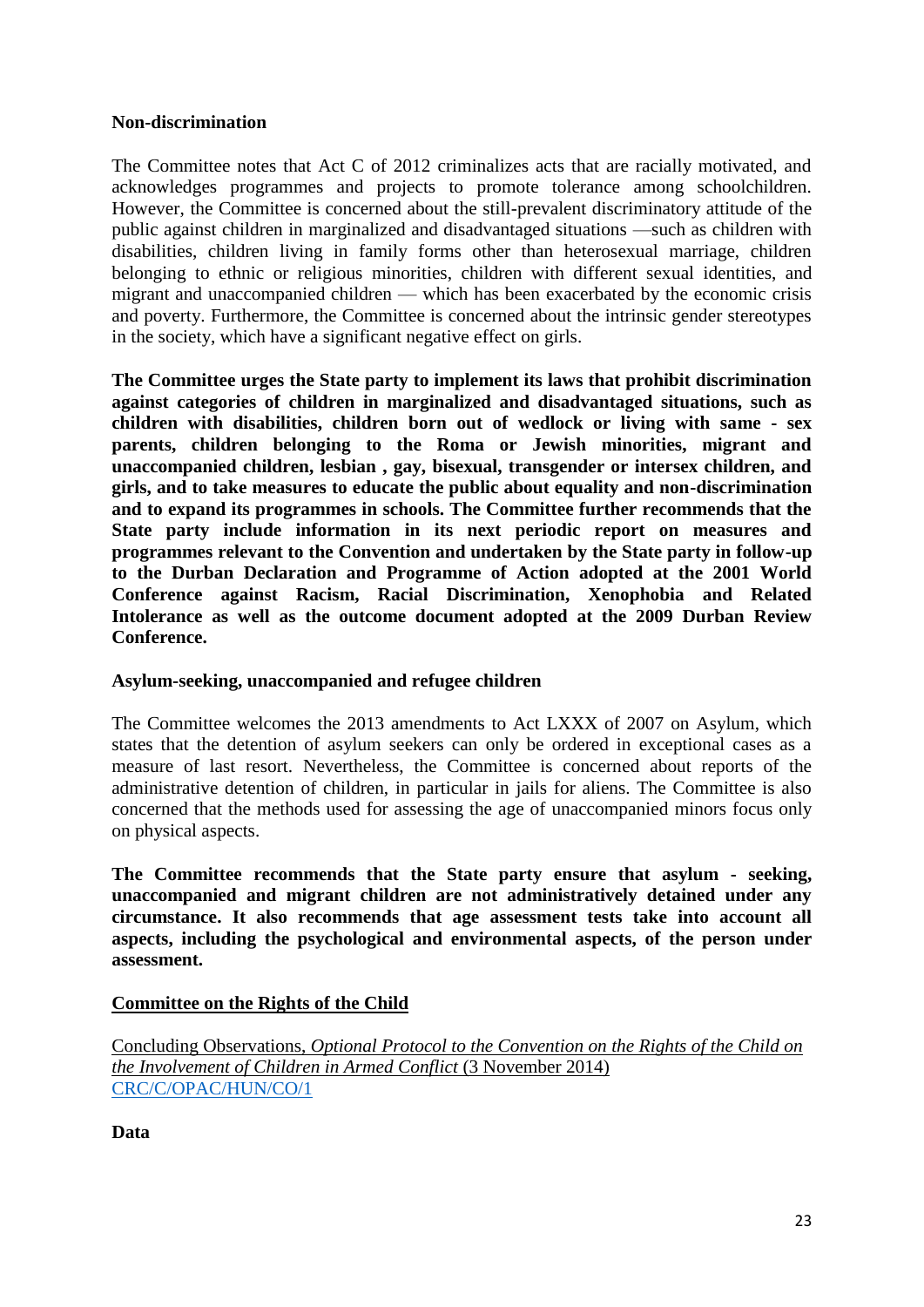The Committee regrets the lack of data on asylum-seeking, refugee and migrant children who enter the State party and may have been recruited or used in hostilities abroad.

**The Committee recommends that the State party establish a mechanism for the comprehensive collection of data, disaggregated by sex, age, nationality and ethnic origin , on asylum-seeking, refugee and migrant children who enter the State party and may have been recruited or used in hostilities abroad.**

### **Measures taken to protect the rights of child victims**

The Committee notes that Act LXXX on Asylum of 2007 defines the notion of a "person in need of special treatment" and prioritizes asylum applications of unaccompanied children. Nevertheless, the Committee is concerned at the lack of mechanisms in place to identify at an early stage refugee, asylum-seeking and migrant children who enter the State party and may have been recruited or used in hostilities abroad.

**The Committee recommends that the State party put in place mechanisms to identify at an early stage refugee, asylum-seeking and migrant children coming from countries where there are or have been armed conflicts and who may have been involved in hostilities . It also recommends that the State party ensure that the personnel responsible for such identification are trained in child ren's rights, child protection and interviewing skills. The Committee further recommends that the State party develop protocols and specialized services to ensure that such children are provided with appropriate assistance for their physical and psychological recovery and social reintegration.**

### **International cooperation**

**The Committee encourages the State party to continue to strengthen its cooperation with United Nations peacekeeping operations, the International Committee of the Red Cross, the Office of the United Nations High Commissioner for Refugees and the Special Representative of the Secretary-General for Children and Armed Conflict, and to explore increased cooperation with other relevant United Nations entities in the implementation of the Optional Protocol.**

# **Committee on the Rights of the Child**

Concluding Observations, *Optional Protocol to the Convention on the Rights of the Child on the Sale of Children, Child Prostitution and Child Pornography* (3 November 2014) [CRC/C/OPSC/HUN/CO/1](http://docstore.ohchr.org/SelfServices/FilesHandler.ashx?enc=6QkG1d%2fPPRiCAqhKb7yhsrHPiif0%2f1kumQo%2bD50%2f9nbZYvXbSWw8o2u5xM6xuARK4MAkU0p9oLAV7otBivHwnaQp%2fOU%2buhIOj1x8lcE7bW9pkAm2t8WFYILbVilOlcwEBTefHnUFPJLjET26eIkK3Q%3d%3d)

# **Trafficking in children for sexual purposes**

The Committee notes the efforts made by the State party to address trafficking in human beings by adopting strategies and legislative acts. It is concerned, however, that the State party remains a source and transit country for trafficking in women and girls for sexual exploitation. The Committee is also concerned about the overrepresentation of Roma children from care institutions among trafficking victims. Furthermore, the Committee is concerned that the State party does not provide adequate incentives for victims to participate voluntarily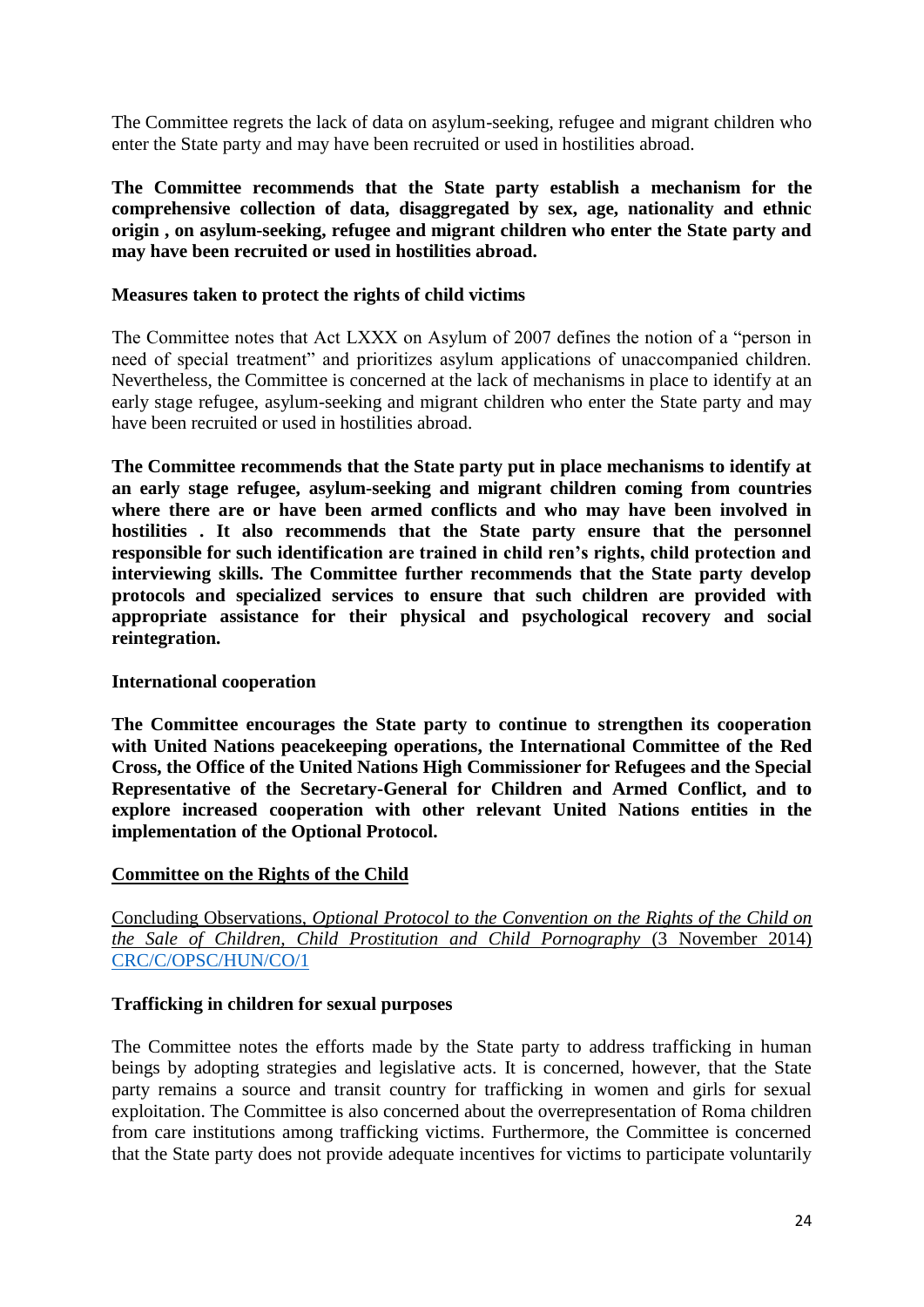in the process of investigation and prosecution of their traffickers, and regrets the lack of information on the use of witness protection programmes.

**The Committee recommends that the State party take the measures necessary to conduct a comprehensive study to assess the causes, nature and extent of trafficking in children for sexual purposes, in particular in relation to Roma children. The Committee also recommends that the State party take measures to reduce and prevent trafficking, including by raising the awareness of professionals and the general public of the problem of trafficking in children through education, including media campaigns, and establishing cooperation with the authorities of the States to which children are trafficked. Furthermore, the Committee recommends that the State party take measures to provide adequate incentives and protection to victims of trafficking to participate in the process of investigation against traffickers.**

## **Measures taken to protect the rights of child victims**

The Committee welcomes the amendments made in 2012 to the Act on Crime Victim Support and State Compensation, which requires the State party to provide shelter for identified victims of trafficking and other crimes, including child victims. It is concerned, however, about the lack of information about the treatment and compensation provided to child victims of the crimes enumerated in the Optional Protocol.

**The Committee strongly recommends that the State party ensure that children who are victims of offences under the Optional Protocol are always provided with adequate treatment and compensation, and with prompt information on how to obtain them. It also recommends that the State party ensure, through adequate legal provisions and regulations, that all child victims or witnesses of crimes are provided with the protection required in the Convention, and that the State party take fully into account the Guidelines on Justice in Matters involving Child Victims and Witnesses of Crime.**

# **III. Special Procedures**

**Report of the Working Group on Arbitrary Detention – Mission to Hungary (23 September to 2 October 2013), 3 July 2014, [A/HRC/27/48/Add.4](http://www.ohchr.org/EN/countries/ENACARegion/Pages/HUIndex.aspx)**

### **VI. Recommendations**

130. On the basis of its findings, the Working Group makes the following recommendations to the Government:

(c) Asylum seekers and refugees should never be held in penal conditions. The State party should fully comply with the principle of non-refoulement and ensure that all persons in need of international protection receive appropriate and fair treatment at all stages;

(d) Authorities should assure that decisions on expulsion, return or extradition are dealt with expeditiously and follow the due process of the law;